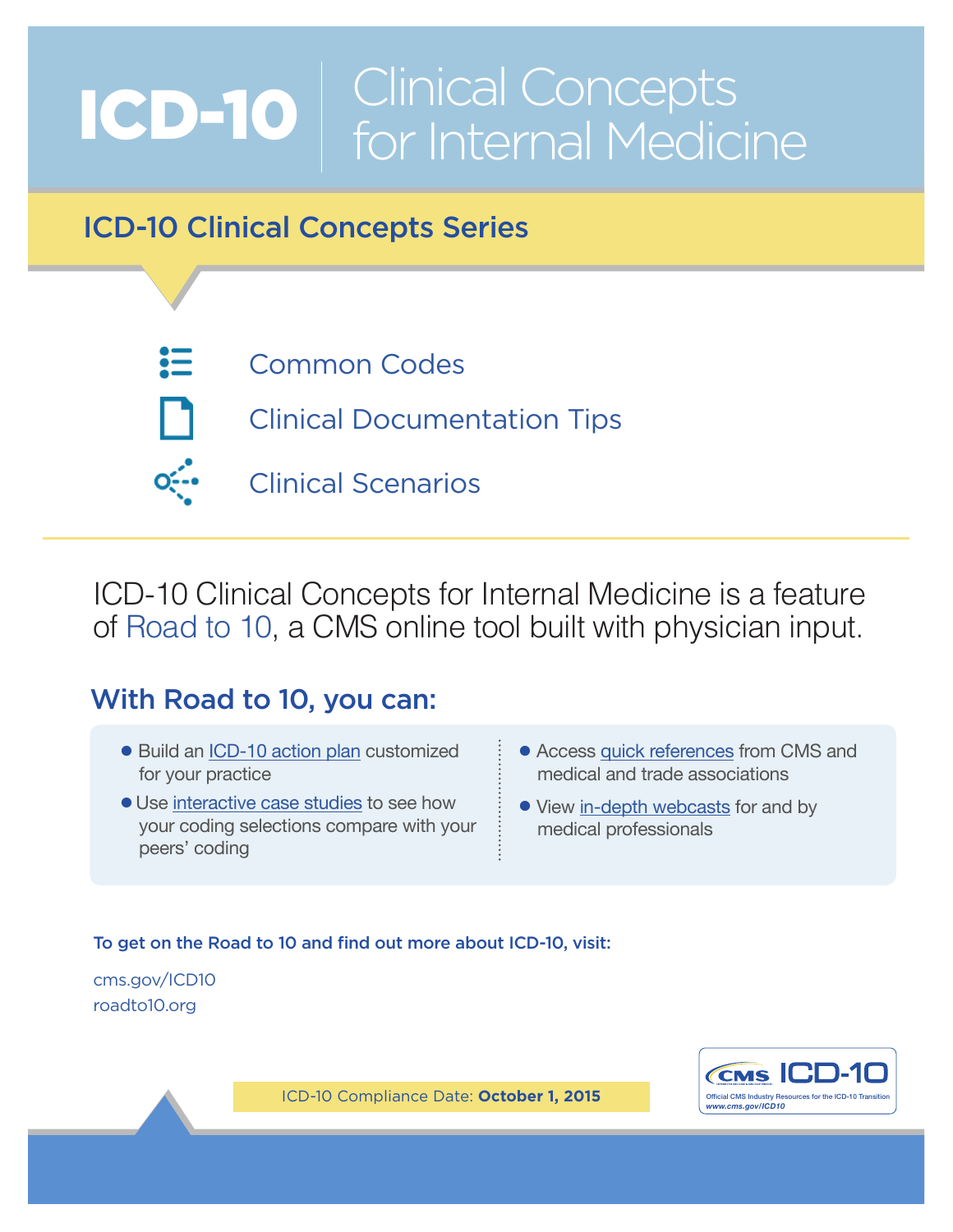# Table Of Contents

## [Common Codes](#page-2-0)

- [Abdominal Pain](#page-2-1)
- [Acute Respiratory Infections](#page-3-0)
- [Back and Neck](#page-3-1) [Pain \(Selected\)](#page-3-1)
- [Chest Pain](#page-4-0)
- [Diabetes Mellitus w/o](#page-4-1)  [Complications Type 2](#page-4-1)
- [General Medical Examination](#page-4-2)

## [Clinical Documentation](#page-8-0) Tips

- [Acute Myocardial](#page-8-1) [Infarction \(AMI\)](#page-8-1)
- [Hypertension](#page-9-0)
- [Asthma](#page-9-1)
- [Underdosing](#page-10-0)

## Clinical Scenarios

- [Scenario 1: Follow-Up:](#page-13-1) [Kidney Stone](#page-13-1)
- [Scenario 2: Epigastric Pain](#page-15-0)
- [Scenario 3: Diabetic](#page-17-0)  **[Neuropathy](#page-17-0)**
- [Scenario 4: Poisoning](#page-19-0)
- [Scenario: COPD with Acute](#page-21-0)  [Pneumonia Example](#page-21-0)
- [Headache](#page-4-3)
- [Hypertension](#page-4-4)
- [Pain in Joint](#page-5-0)
- [Pain in Limb](#page-6-0)
- [Other Forms of](#page-7-0) [Heart Disease](#page-7-0)
- [Urinary Tract](#page-7-1) [Infection, Cystitis](#page-7-1)
- [Diabetes Mellitus,](#page-11-0)  [Hypoglycemia and](#page-11-0)  [Hyperglycemia](#page-11-0)
- [Abdominal Pain and](#page-12-0)  **[Tenderness](#page-12-0)**
- [Scenario: Cervical](#page-23-0) [Disc Disease](#page-23-0)
- [Scenario: Abdominal Pain](#page-25-0)
- [Scenario: Diabetes](#page-27-0)
- [Scenario: ER Follow Up](#page-29-0)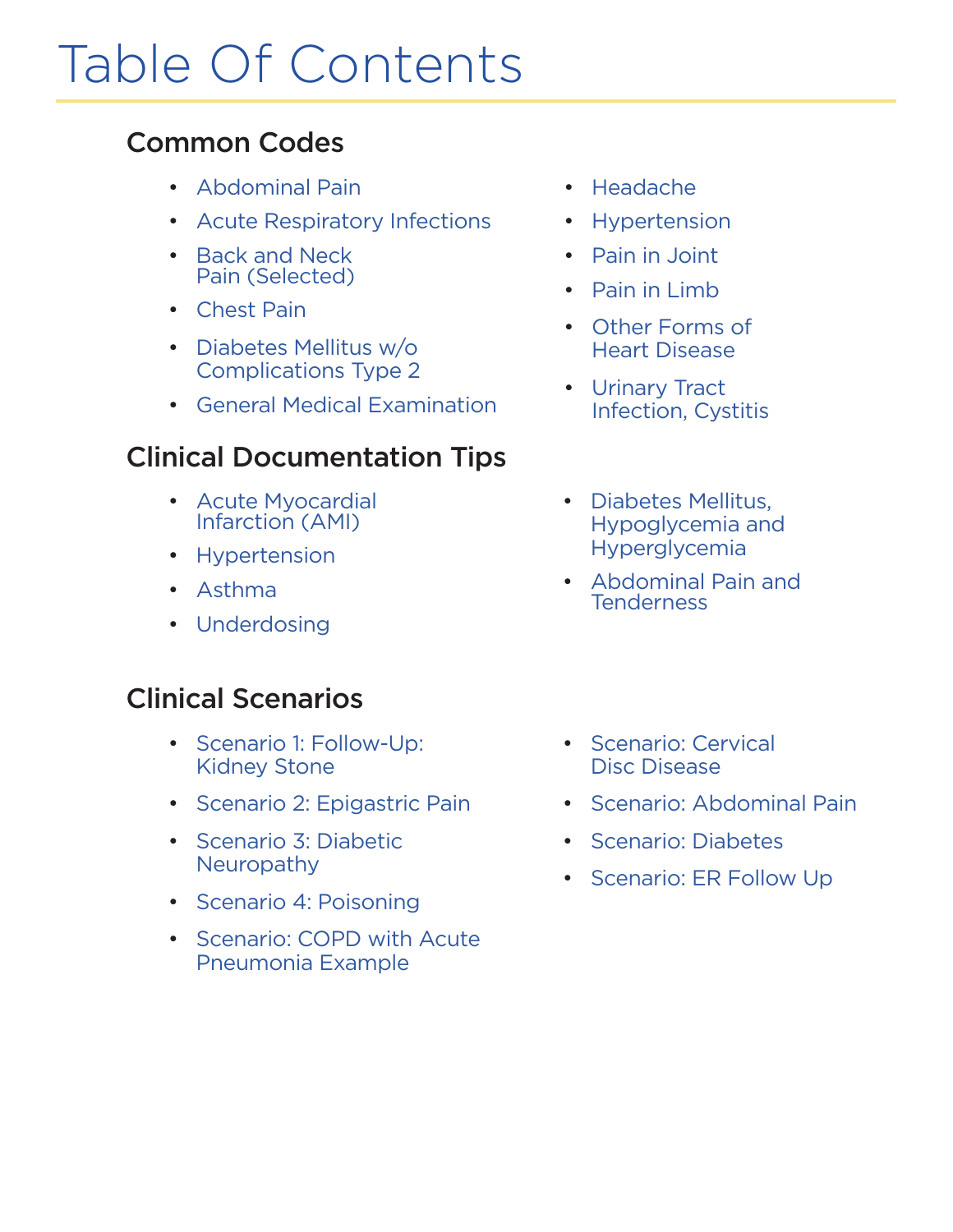# <span id="page-2-0"></span>Common Codes

# ICD-10 Compliance Date: **October 1, 2015**

### <span id="page-2-1"></span>**Abdominal Pain (ICD-9-CM 789.00 to 789.09 range)**

| R <sub>10.0</sub>              | Acute abdomen                     |
|--------------------------------|-----------------------------------|
| R <sub>10.10</sub>             | Upper abdominal pain, unspecified |
| R <sub>10.11</sub>             | Right upper quadrant pain         |
| R <sub>10.12</sub>             | Left upper quadrant pain          |
| R <sub>10.13</sub>             | Epigastric pain                   |
| R <sub>10.2</sub>              | Pelvic and perineal pain          |
| R <sub>10.30</sub>             | Lower abdominal pain              |
| R <sub>10.31</sub>             | Right lower quadrant pain         |
| R <sub>10.32</sub>             | Left lower quadrant pain          |
| R <sub>10.33</sub>             | Periumbilical pain                |
| R <sub>10.84</sub>             | Generalized abdominal pain        |
| R <sub>10.9</sub> <sup>*</sup> | Unspecified abdominal pain        |
|                                |                                   |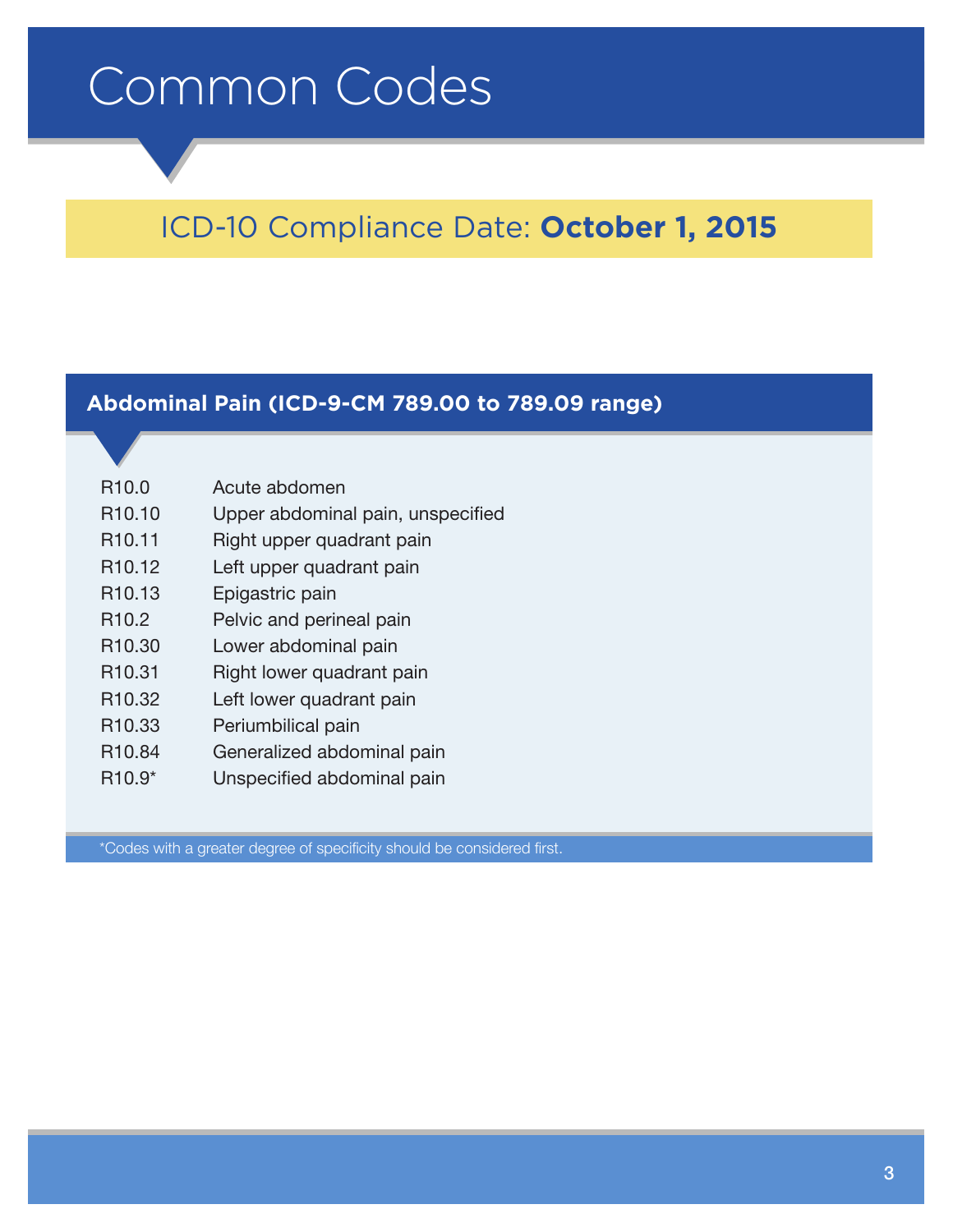### <span id="page-3-0"></span>**Acute Respiratory Infections (ICD-9-CM 462, 465.9, 466.0)**

[Note: Organisms should be specified where possible]

| J <sub>02.8</sub> | Acute pharyngitis due to other specified organisms  |
|-------------------|-----------------------------------------------------|
| $J02.9*$          | Acute pharyngitis, unspecified                      |
| $J06.9*$          | Acute upper respiratory infection, unspecified      |
| J20.0             | Acute bronchitis due to Mycoplasma pneumoniae       |
| J20.1             | Acute bronchitis due to Hemophilus influenzae       |
| J20.2             | Acute bronchitis due to streptococcus               |
| J20.3             | Acute bronchitis due to coxsackievirus              |
| J20.4             | Acute bronchitis due to parainfluenza virus         |
| J20.5             | Acute bronchitis due to respiratory syncytial virus |
| J20.6             | Acute bronchitis due to rhinovirus                  |
| J20.7             | Acute bronchitis due to echovirus                   |
| J20.8             | Acute bronchitis due to other specified organisms   |
| $J20.9*$          | Acute bronchitis, unspecified                       |

\*Codes with a greater degree of specificity should be considered first.

### <span id="page-3-1"></span>**Back and Neck Pain (Selected) (ICD-9-CM 723.1, 724.1, 724.2, 724.5)**

| M54.2 | Cervicalgia |
|-------|-------------|
|-------|-------------|

- M54.5 Low back pain
- M54.6 Pain in thoracic spine
- M54.89 Other dorsalgia
- M54.9\* Dorsalgia, unspecified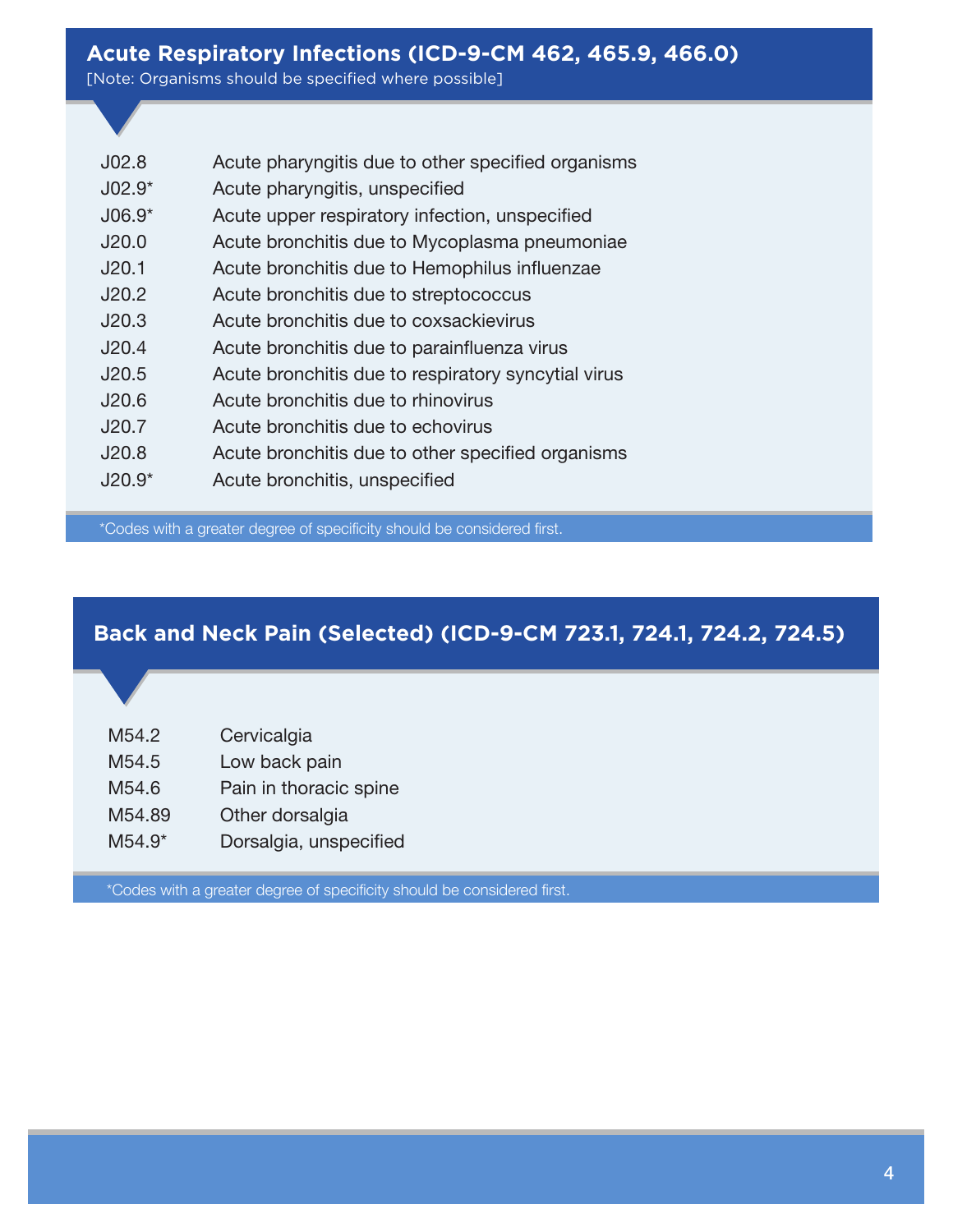### <span id="page-4-0"></span>**Chest Pain (ICD-9-CM 786.50 to 786.59 range)**

| R07.1  | Chest pain on breathing |
|--------|-------------------------|
| R07.2  | Precordial pain         |
| R07.81 | Pleurodynia             |
| R07.82 | Intercostal pain        |
| R07.89 | Other chest pain        |
| R07.9* | Chest pain, unspecified |
|        |                         |

\*Codes with a greater degree of specificity should be considered first.

### <span id="page-4-1"></span>**Diabetes Mellitus w/o Complications Type 2 (ICD-9-CM 250.00)**



E11.9 Type 2 diabetes mellitus without complications

### <span id="page-4-2"></span>**General Medical Examination (ICD-9-CM V70.0)**

Z00.00 Encounter for general adult medical exam without abnormal findings Z00.01 Encounter for general adult medical exam with abnormal findings

<span id="page-4-4"></span><span id="page-4-3"></span>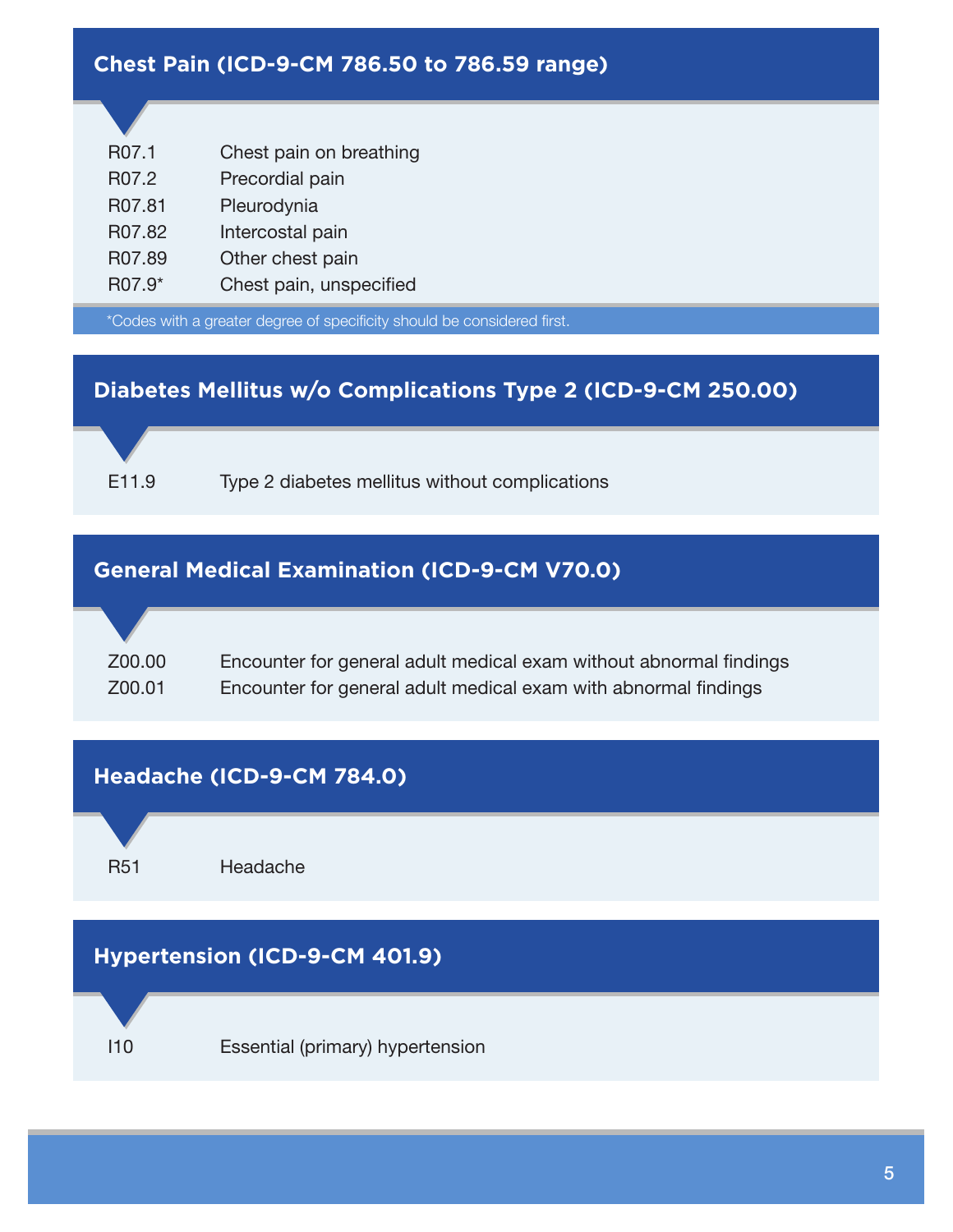### <span id="page-5-0"></span>**Pain in Joint (ICD-9-CM 719.40 to 719.49 range)**

| M25.511  | Pain in right shoulder                                   |
|----------|----------------------------------------------------------|
| M25.512  | Pain in left shoulder                                    |
| M25.519* | Pain in unspecified shoulder                             |
| M25.521  | Pain in right elbow                                      |
| M25.522  | Pain in left elbow                                       |
| M25.529* | Pain in unspecified elbow                                |
| M25.531  | Pain in right wrist                                      |
| M25.532  | Pain in left wrist                                       |
| M25.539* | Pain in unspecified wrist                                |
| M25.551  | Pain in right hip                                        |
| M25.552  | Pain in left hip                                         |
| M25.559* | Pain in unspecified hip                                  |
| M25.561  | Pain in right knee                                       |
| M25.562  | Pain in left knee                                        |
| M25.569* | Pain in unspecified knee                                 |
| M25.571  | Pain in right ankle and joints of right foot             |
| M25.572  | Pain in left ankle and joints of left foot               |
| M25.579* | Pain in unspecified ankle and joints of unspecified foot |
| M25.50*  | Pain in unspecified joint                                |
|          |                                                          |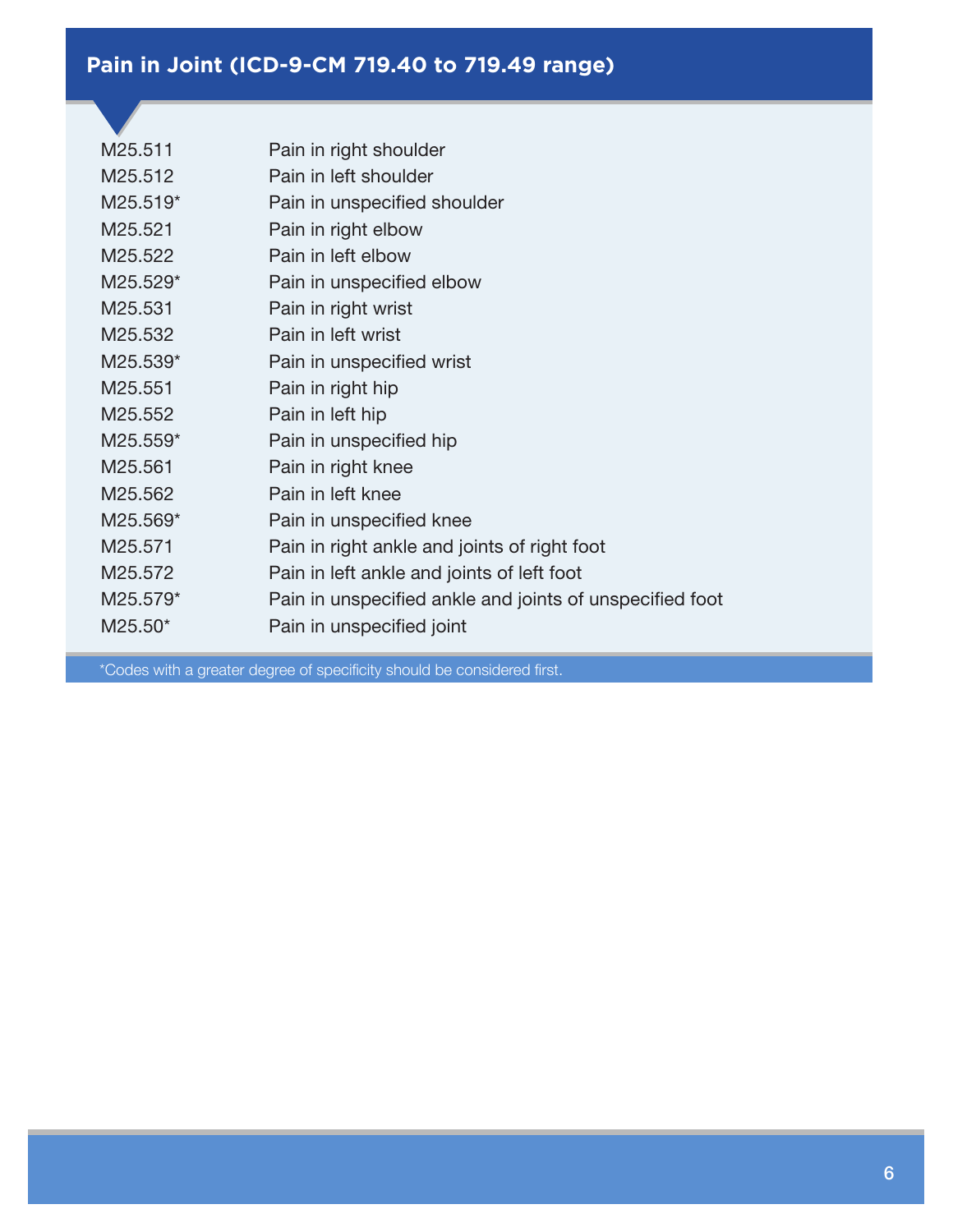### <span id="page-6-0"></span>**Pain in Limb (ICD-9-CM 729.5)**

| M79.601  | Pain in right arm             |
|----------|-------------------------------|
| M79.602  | Pain in left arm              |
| M79.603* | Pain in arm, unspecified      |
| M79.604  | Pain in right leg             |
| M79.605  | Pain in left leg              |
| M79.606* | Pain in leg, unspecified      |
| M79.609  | Pain in unspecified limb      |
| M79.621  | Pain in right upper arm       |
| M79.622  | Pain in left upper arm        |
| M79.629* | Pain in unspecified upper arm |
| M79.631  | Pain in right forearm         |
| M79.632  | Pain in left forearm          |
| M79.639* | Pain in unspecified forearm   |
| M79.641  | Pain in right hand            |
| M79.642  | Pain in left hand             |
| M79.643* | Pain in unspecified hand      |
| M79.644  | Pain in right finger(s)       |
| M79.645  | Pain in left finger(s)        |
| M79.646* | Pain in unspecified finger(s) |
| M79.651  | Pain in right thigh           |
| M79.652  | Pain in left thigh            |
| M79.659* | Pain in unspecified thigh     |
| M79.661  | Pain in right lower leg       |
| M79.662  | Pain in left lower leg        |
| M79.669* | Pain in unspecified lower leg |
| M79.671  | Pain in right foot            |
| M79.672  | Pain in left foot             |
| M79.673* | Pain in unspecified foot      |
| M79.674  | Pain in right toe(s)          |
| M79.675  | Pain in left toe(s)           |
| M79.676* | Pain in unspecified toe(s)    |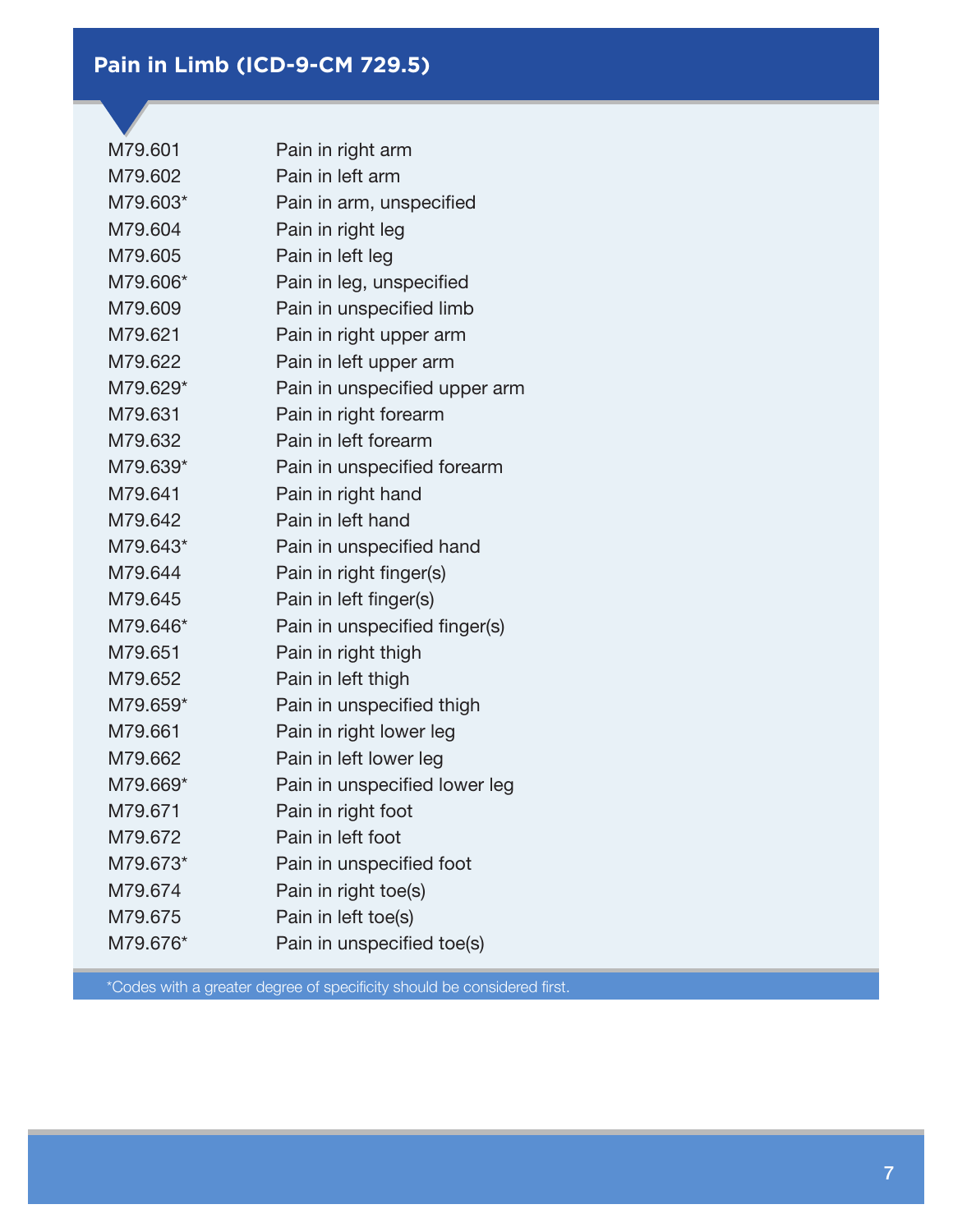### <span id="page-7-0"></span>**Other Forms Of Heart Disease (ICD-9-CM 427.31)**

| 148.0        | Paroxysmal atrial fibrillation  |
|--------------|---------------------------------|
| <u>148.2</u> | Chronic atrial fibrillation     |
| $148.91*$    | Unspecified atrial fibrillation |

\*Codes with a greater degree of specificity should be considered first.

### <span id="page-7-1"></span>**URINARY TRACT INFECTION, CYSTITIS (ICD-9-CM 595.0 TO 595.4 RANGE, 595.81, 595.82, 595.89, 595.9, 599.0)**

| N30.00   | Acute cystitis without hematuria                  |
|----------|---------------------------------------------------|
| N30.01   | Acute cystitis with hematuria                     |
| N30.10   | Interstitial cystitis (chronic) without hematuria |
| N30.11   | Interstitial cystitis (chronic) with hematuria    |
| N30.20   | Other chronic cystitis without hematuria          |
| N30.21   | Other chronic cystitis with hematuria             |
| N30.30   | Trigonitis without hematuria                      |
| N30.31   | Trigonitis with hematuria                         |
| N30.40   | Irradiation cystitis without hematuria            |
| N30.41   | Irradiation cystitis with hematuria               |
| N30.80   | Other cystitis without hematuria                  |
| N30.81   | Other cystitis with hematuria                     |
| N30.90   | Cystitis, unspecified without hematuria           |
| N30.91   | Cystitis, unspecified with hematuria              |
| $N39.0*$ | Urinary tract infection, site not specified       |
|          |                                                   |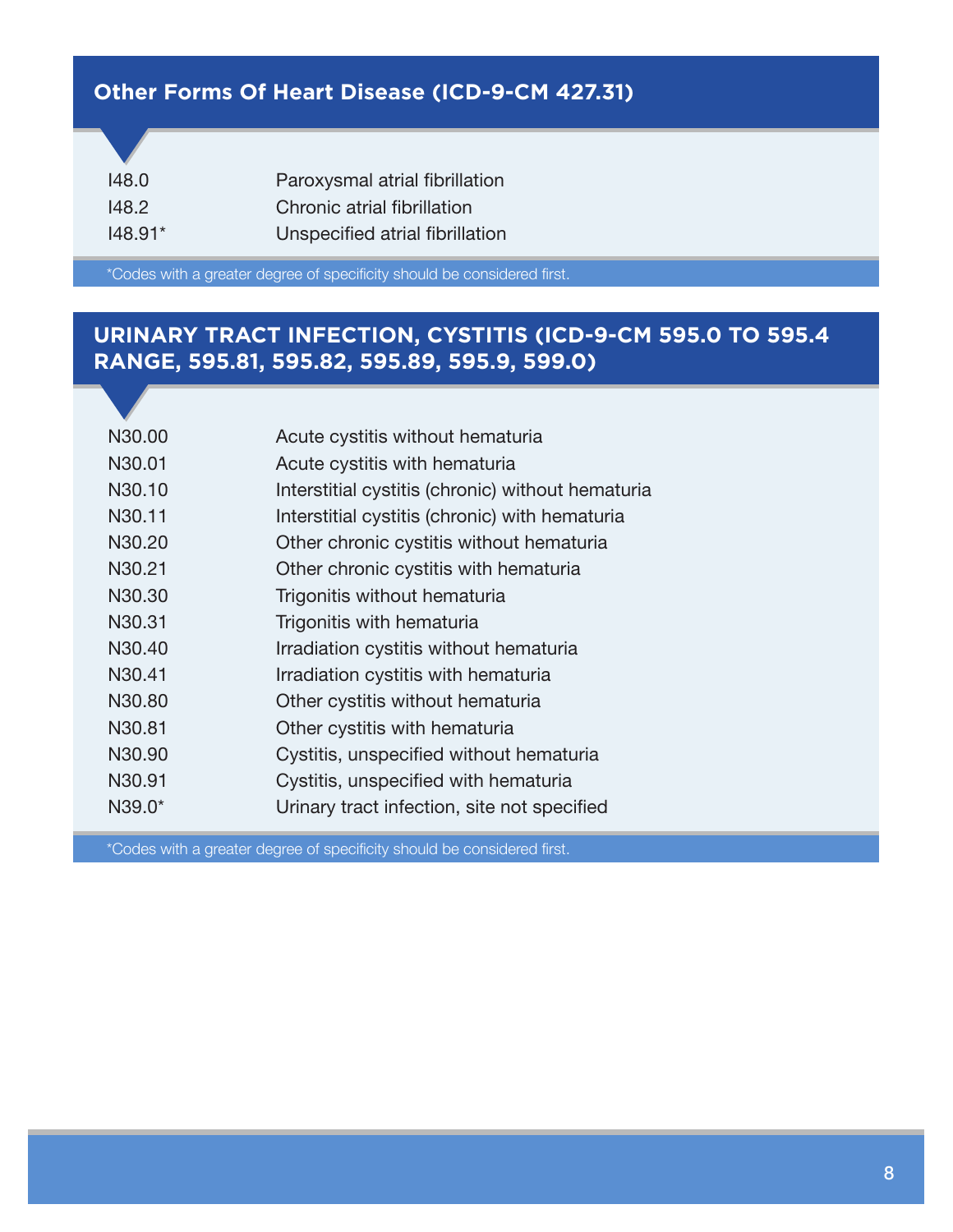# <span id="page-8-0"></span>Primer for Internal Medicine Clinical Documentation Changes

# ICD-10 Compliance Date: **October 1, 2015**

Specifying anatomical location and laterality required by ICD-10 is easier than you think. This detail reflects how physicians and clinicians communicate and to what they pay attention - it is a matter of ensuring the information is captured in your documentation.

In ICD-10-CM, there are three main categories of changes:

- **Definition Changes**
- **Terminology Differences**
- **Increased Specificity**

Over 1/3 of the expansion of ICD-10 codes is due to the addition of laterality (left, right, bilateral). Physicians and other clinicians likely already note the side when evaluating the clinically pertinent anatomical site(s).

#### <span id="page-8-1"></span>**ACUTE MYOCARDIAL INFARCTION (AMI)**

#### Definition Change

When documenting an AMI, include the following:

| 1. Timeframe       | An AMI is now considered "acute" for 4 weeks from the time of the incident.                            |
|--------------------|--------------------------------------------------------------------------------------------------------|
| 2. Episode of care | ICD-10 does not capture episode of care (e.g. initial, subsequent,<br>sequelae).                       |
| 3. Subsequent AMI  | ICD-10 allows coding of a new MI that occurs during the 4 week "acute"<br>period" of the original AMI. |

### **ICD-10 Code Examples**

| 121.02 | ST elevation (STEMI) myocardial infarction involving left anterior |
|--------|--------------------------------------------------------------------|
|        | descending coronary artery                                         |
| 121.4  | Non-ST elevation (NSTEMI) myocardial infarction                    |
| 122.1  | Subsequent ST elevation (STEMI) myocardial infarction              |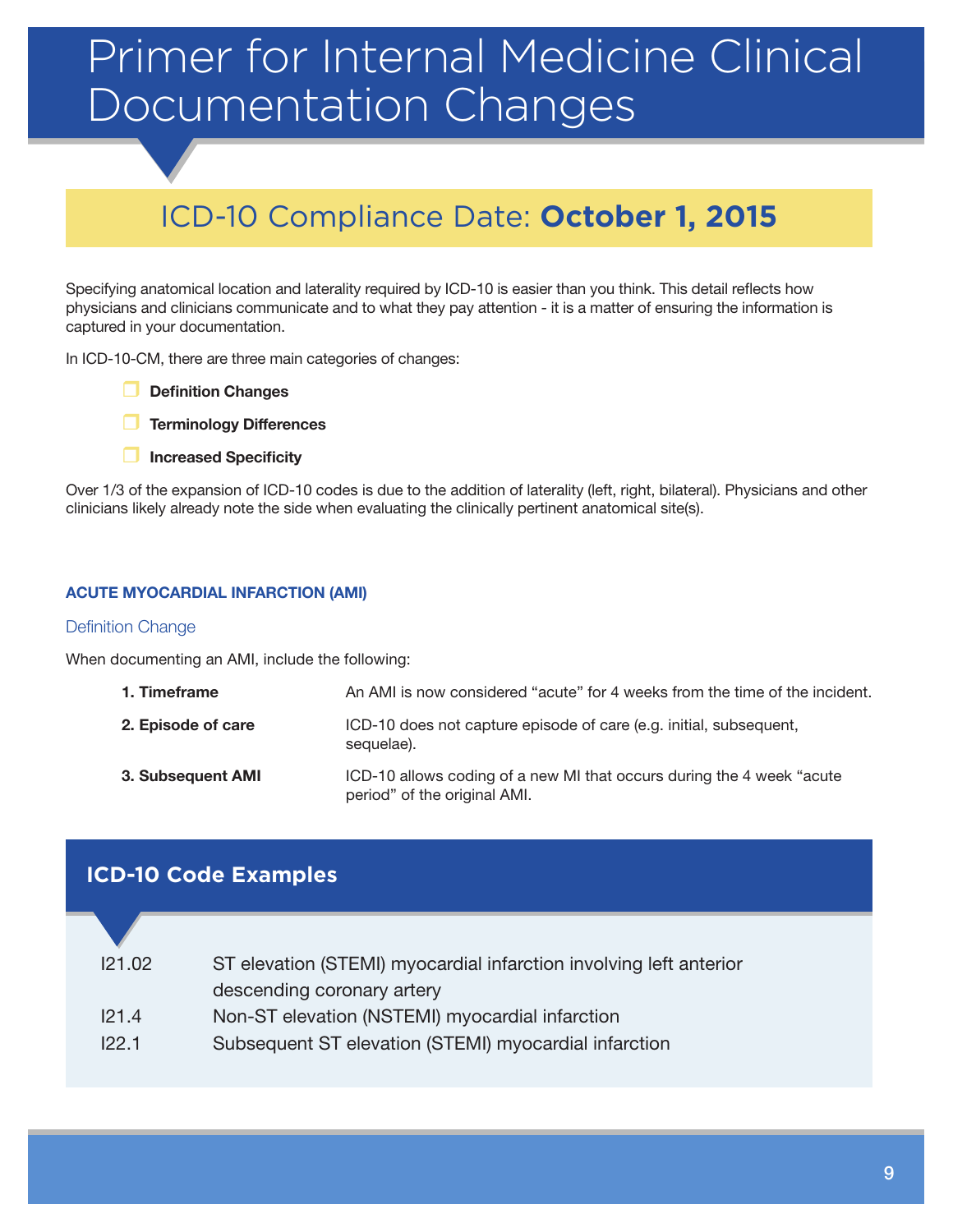### <span id="page-9-0"></span>**HYPERTENSION**

#### Definition Change

In ICD-10, hypertension is defined as essential (primary). The concept of "benign or malignant" as it relates to hypertension no longer exists.

When documenting hypertension, include the following:

- **1. Type** e.g. essential, secondary, etc.
- **2. Causal relationship** e.g. Renal, pulmonary, etc.

### **ICD-10 Code Examples**

| 110   | Essential (primary) hypertension                 |
|-------|--------------------------------------------------|
| 111.9 | Hypertensive heart disease without heart failure |
| 115.0 | Renovascular hypertension                        |
|       |                                                  |

#### <span id="page-9-1"></span>**ASTHMA**

#### Terminology Difference

ICD-10 terminology used to describe asthma has been updated to reflect the current clinical classification system.

When documenting asthma, include the following:

| 1. Cause            | Exercise induced, cough variant, related to smoking, chemical or<br>particulate cause, occupational |
|---------------------|-----------------------------------------------------------------------------------------------------|
| 2. Severity         | Choose one of the three options below for persistent asthma patients                                |
|                     | 1. Mild persistent                                                                                  |
|                     | 2. Moderate persistent                                                                              |
|                     | 3. Severe persistent                                                                                |
| 3. Temporal Factors | Acute, chronic, intermittent, persistent, status asthmaticus,<br>acute exacerbation                 |

| J45.30<br>Mild persistent asthma, uncomplicated | <b>ICD-10 Code Examples</b> |                      |  |  |
|-------------------------------------------------|-----------------------------|----------------------|--|--|
|                                                 | J45.991                     | Cough variant asthma |  |  |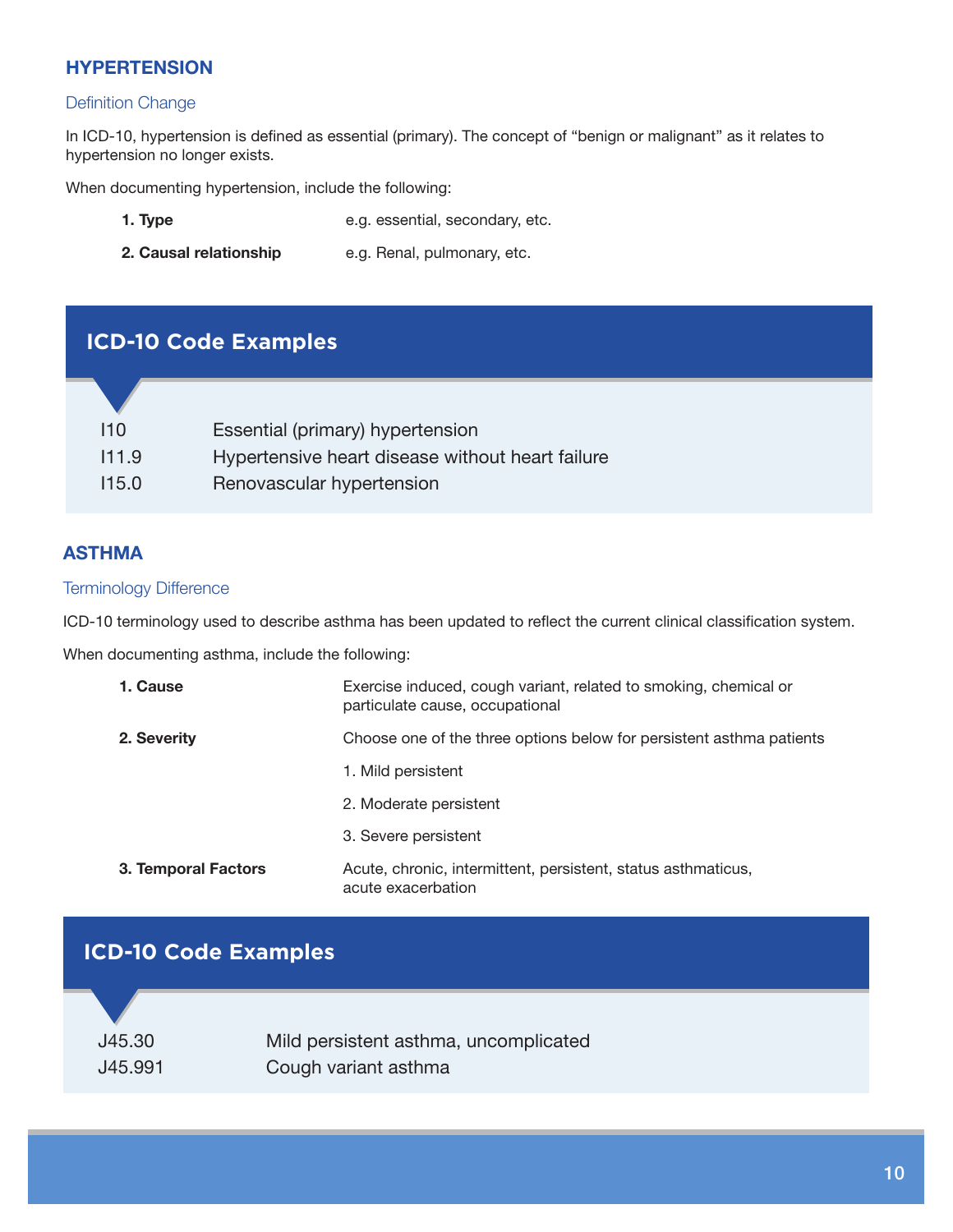#### <span id="page-10-0"></span>**UNDERDOSING**

#### Terminology Difference

Underdosing is an important new concept and term in ICD-10. It allows you to identify when a patient is taking less of a medication than is prescribed.

When documenting underdosing, include the following:

**1. Intentional, Unintentional,Non-compliance** Is the underdosing deliberate? (e.g., patient refusal)

**2. Reason** Why is the patient not taking the medication? (e.g.financial hardship, age-related debility)

# Z91.120 Patient's intentional underdosing of medication regimen due to financial hardship T36.4x6A Underdosing of tetracyclines, initial encounter T45.526D Underdosing of antithrombotic drugs, subsequent encounter **ICD-10 Code Examples**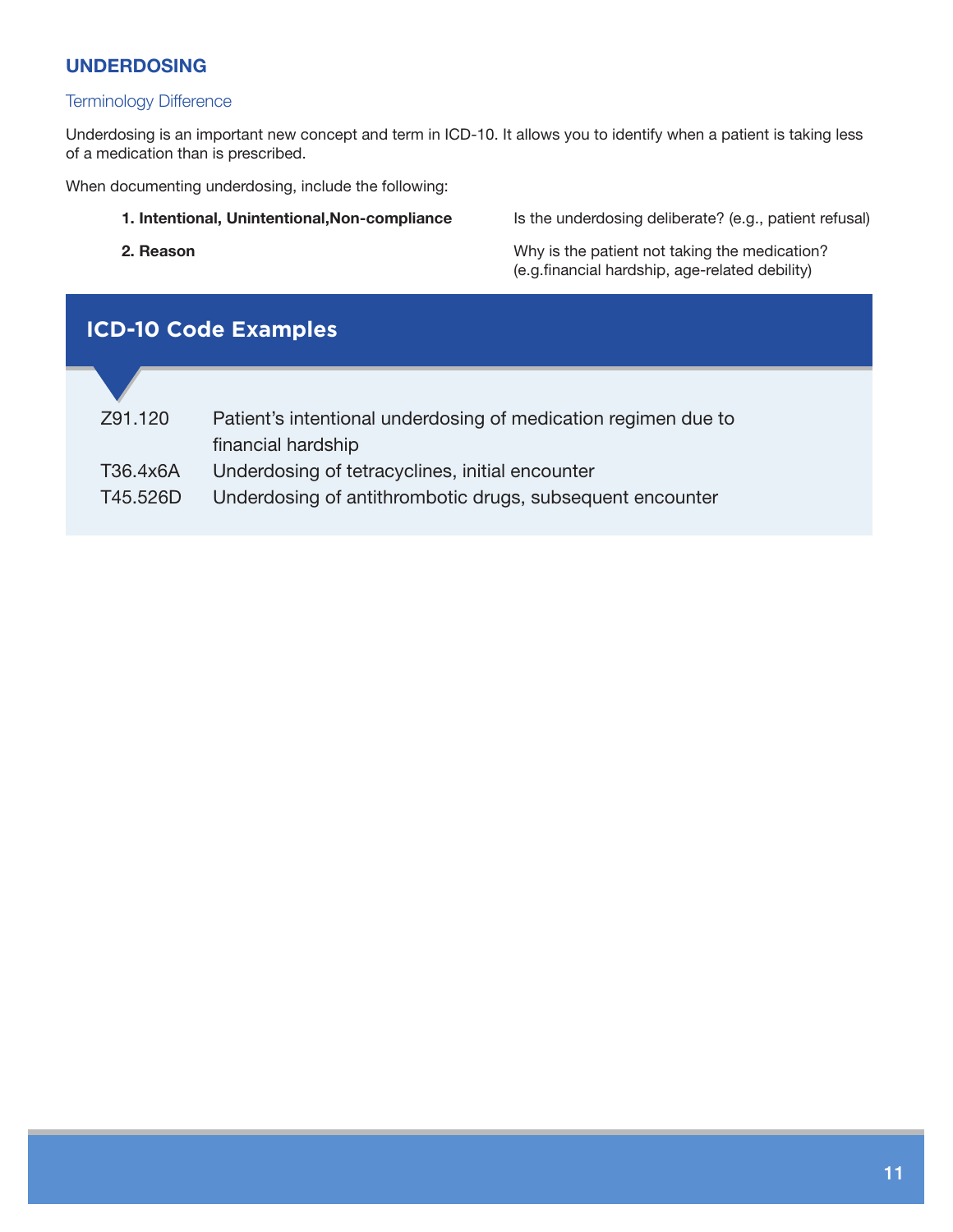### <span id="page-11-0"></span>**DIABETES MELLITUS, HYPOGLYCEMIA AND HYPERGLYCEMIA**

#### Increased Specificity

The diabetes mellitus codes are combination codes that include the type of diabetes mellitus, the body system affected, and the complications affecting that body system.

When documenting diabetes, include the following:

| 1. Type      |                  | e.g. Type 1 or Type 2 disease, drug or chemical induces, due to underlying<br>condition, gestational                     |
|--------------|------------------|--------------------------------------------------------------------------------------------------------------------------|
|              | 2. Complications | What (if any) other body systems are affected by the diabetes condition? e.g. Foot<br>ulcer related to diabetes mellitus |
| 3. Treatment |                  | Is the patient on insulin?                                                                                               |

A second important change is the concept of "hypoglycemia" and "hyperglycemia." It is now possible to document and code for these conditions without using "diabetes mellitus." You can also specify if the condition is due to a procedure or other cause.

The final important change is that the concept of "secondary diabetes mellitus" is no longer used; instead, there are specific secondary options.

| <b>ICD-10 Code Examples</b> |                                                                  |  |
|-----------------------------|------------------------------------------------------------------|--|
|                             |                                                                  |  |
| E08.65                      | Diabetes mellitus due to underlying condition with hyperglycemia |  |
| E09.01                      | Drug or chemical induced diabetes mellitus with                  |  |
|                             | hyperosmolarity with coma                                        |  |
| R73.9                       | Transient post-procedural hyperglycemia                          |  |
| R79.9                       | Hyperglycemia, unspecified                                       |  |
|                             |                                                                  |  |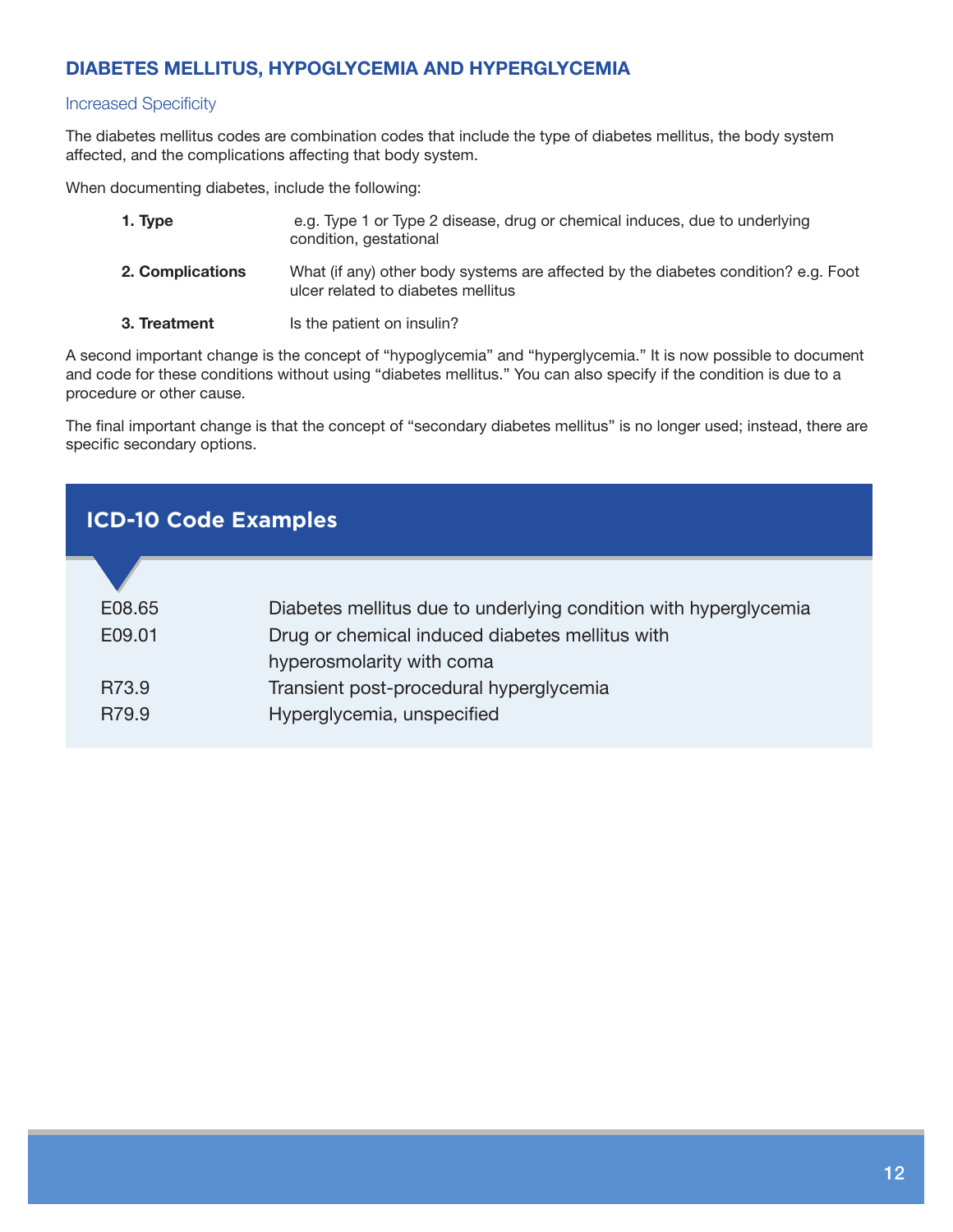#### <span id="page-12-0"></span>**ABDOMINAL PAIN AND TENDERNESS**

#### Increased Specificity

When documenting abdominal pain, include the following:

- **1. Location** e.g. Generalized, Right upper quadrant, periumbilical, etc.
- 
- 2. Pain or tenderness type e.g. Colic, tenderness, rebound

### **ICD-10 Code Examples**

| R <sub>10.31</sub> | Right lower quadrant pain |
|--------------------|---------------------------|
| R <sub>10.32</sub> | Left lower quadrant pain  |
| R <sub>10.33</sub> | Periumbilical pain        |
|                    |                           |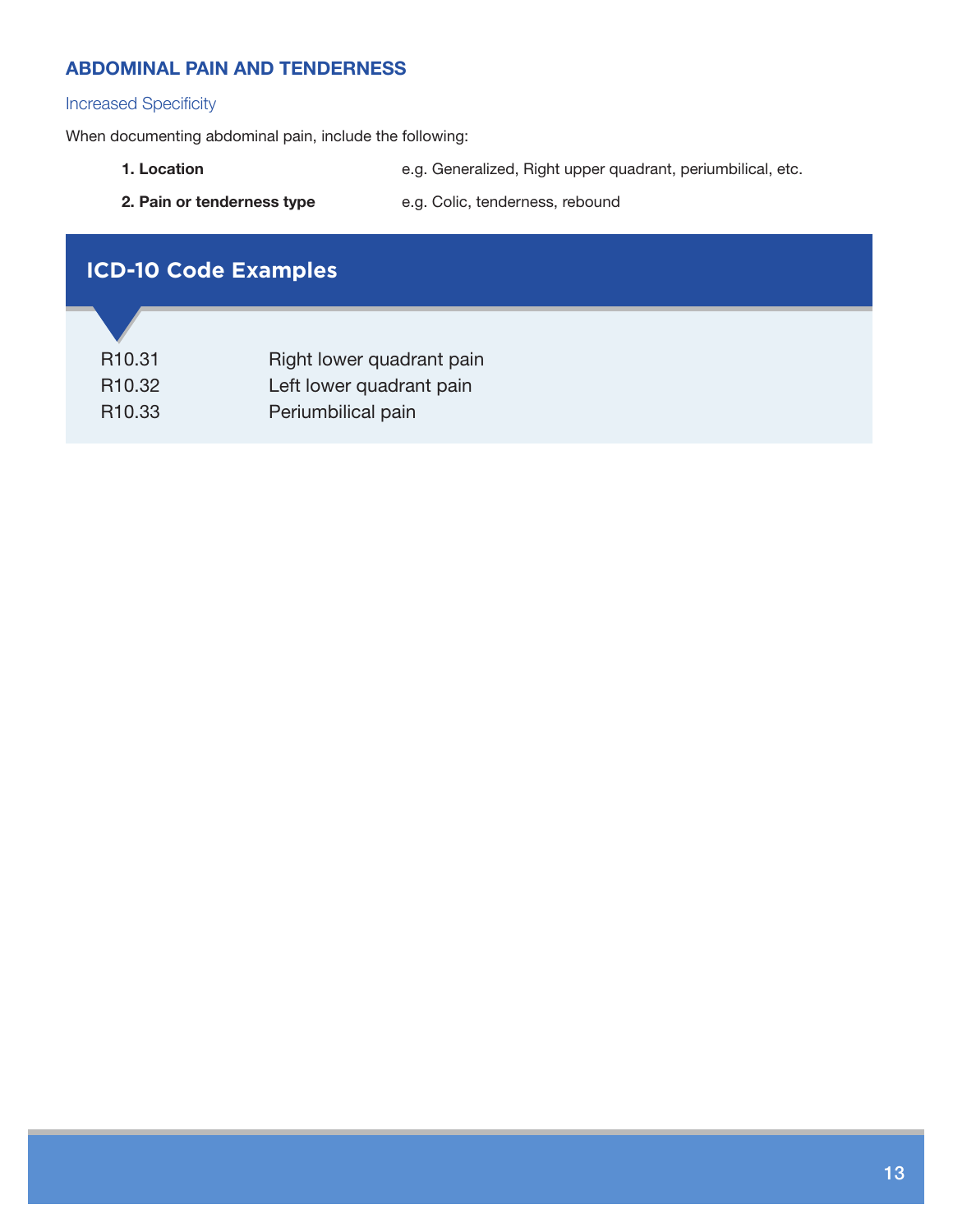# <span id="page-13-0"></span>Clinical Scenarios

# ICD-10 Compliance Date: **October 1, 2015**

Quality clinical documentation is essential for communicating the intent of an encounter, confirming medical necessity, and providing detail to support ICD-10 code selection. In support of this objective, we have provided outpatient focused scenarios to illustrate specific ICD-10 documentation and coding nuances related to your specialty.

The following scenarios were natively coded in ICD-10-CM and ICD-9-CM. As patient history and circumstances will vary, these brief scenarios are illustrative in nature and should not be strictly interpreted or used as documentation and coding guidelines. Each scenario is selectively coded to highlight specific topics; therefore, only a subset of the relevant codes are presented.

### <span id="page-13-1"></span>**Scenario 1: Follow-Up: Kidney Stone**

#### Scenario Details

#### **Chief Complaint**

• Follow-up from encounter 2 days ago, review results of tests<sup>1</sup>.

#### **History**

- 87 year old female with right lower back / flank pain (described as dull, achy and does not go away)<sup>3</sup>, nausea, vomiting for 6 days. Daughter is present.
- Medical history significant for renal stones, diverticulitis, and Alzheimer's dementia<sup>2</sup>.
- Patient lives with daughter who reports blood tinged urine.

#### **Exam**

- Patient was seen in office earlier with similar symptoms blood in urine, pain.
- Increased tenderness in lower right flank area noted. Bladder mildly distended.
- VS normal, afebrile.
- Lab results reviewed; creatinine is 1.48. BUN is 32, both elevated from baseline. Urine results show gross blood without signs of infection.
- Chest film clear.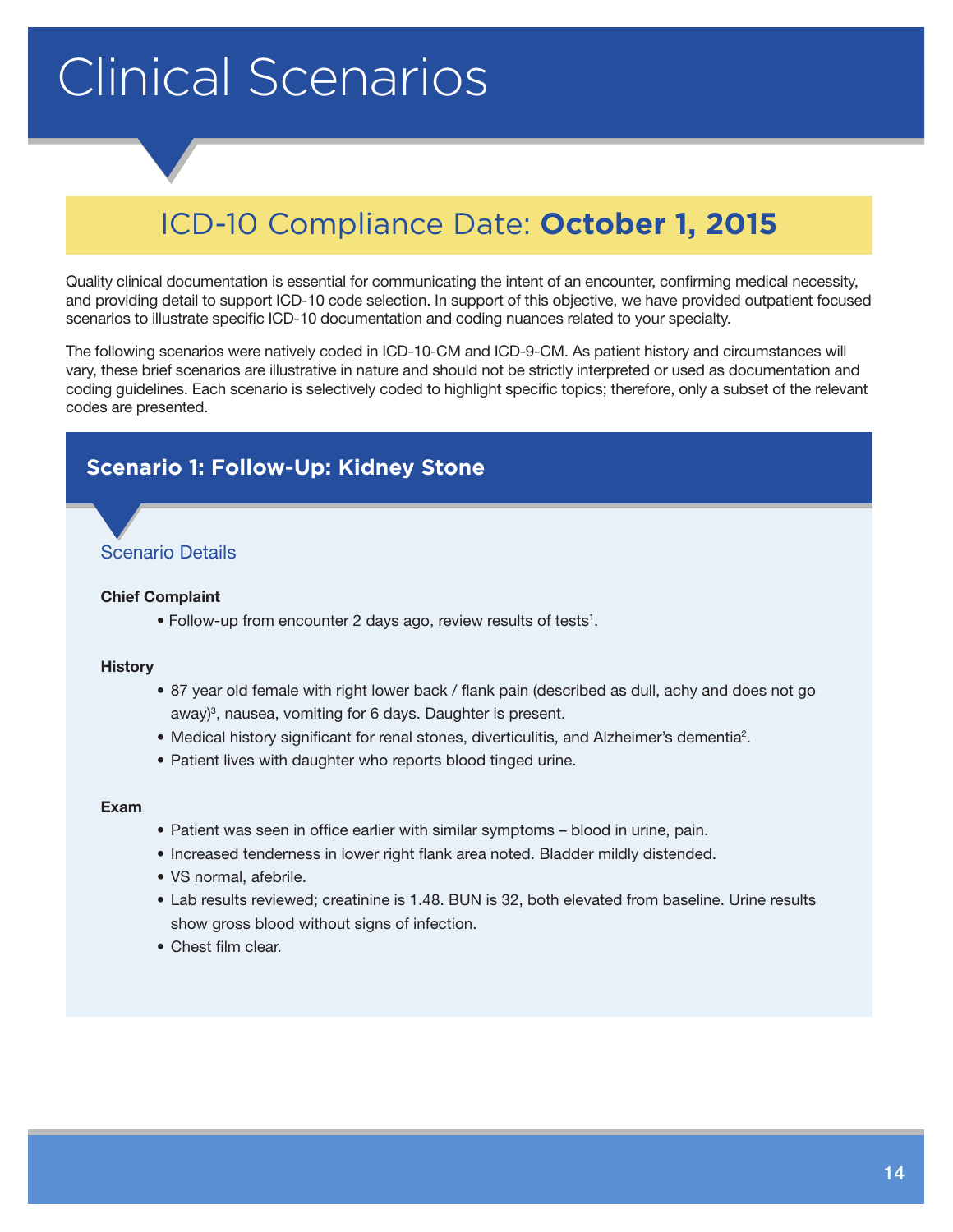#### **Assessment and Plan**

- Right renal calculi<sup>3</sup>. Reviewed laboratory evaluation results and CT results. Treatment options discussed with daughter and patient.
- Admit orders written to include nephrologist consult.
- IVF (NS) started in office.
- EMS called; patient was transported to the hospital.

### Summary of ICD-10-CM Impacts

#### **Clinical Documentation**

- 1.Documenting why the encounter is taking place is important, as the coder may assign a different code based on the type of visit and the intent (e.g., screening, with no complaint or suspected diagnosis, for administrative purposes). In this situation, the patient is consulting for an explanation of test findings from a previous visit but her clinical condition presents as a kidney stone.
- 2.If known be sure to specify the type of dementia. Also document any behavioral disturbances if present. Since the dementia is relevant to this patient's care and can affect the outcome of treatment it is coded.
- 3.There is no specific code for flank pain or abdominal wall pain. The flank pain should be coded to "other abdominal pain" since the pain is specific to a site location. In other clinical documentation presentations, lumbago or another code could be relevant. In this specific note, as the pain is associated with the underlying medical condition of the renal calculi, the pain codes are not listed per the official coding guidelines.

#### **Coding**

| <b>ICD-9-CM Diagnosis Codes</b> |                                           | <b>ICD-9-CM Diagnosis Codes</b> |                                                                         |
|---------------------------------|-------------------------------------------|---------------------------------|-------------------------------------------------------------------------|
| 592.0                           | Calculus of kidney                        | N <sub>20.0</sub>               | Calculus of kidney                                                      |
| 331.0                           | Alzheimer's disease                       | G30.9                           | Alzheimer's disease,<br>unspecified                                     |
| V65.8                           | Other reasons for seeking<br>consultation | Z71.2                           | Person consulting for<br>explanation of examination<br>or test findings |

#### **Other Impacts**

- Be sure to document the medical necessity of this visit in the history, assessment, and plan.
- With the implementation of ICD-10-CM reassess the data collection and documentation of the chief complaint as described by the patient, and recorded in the medical record.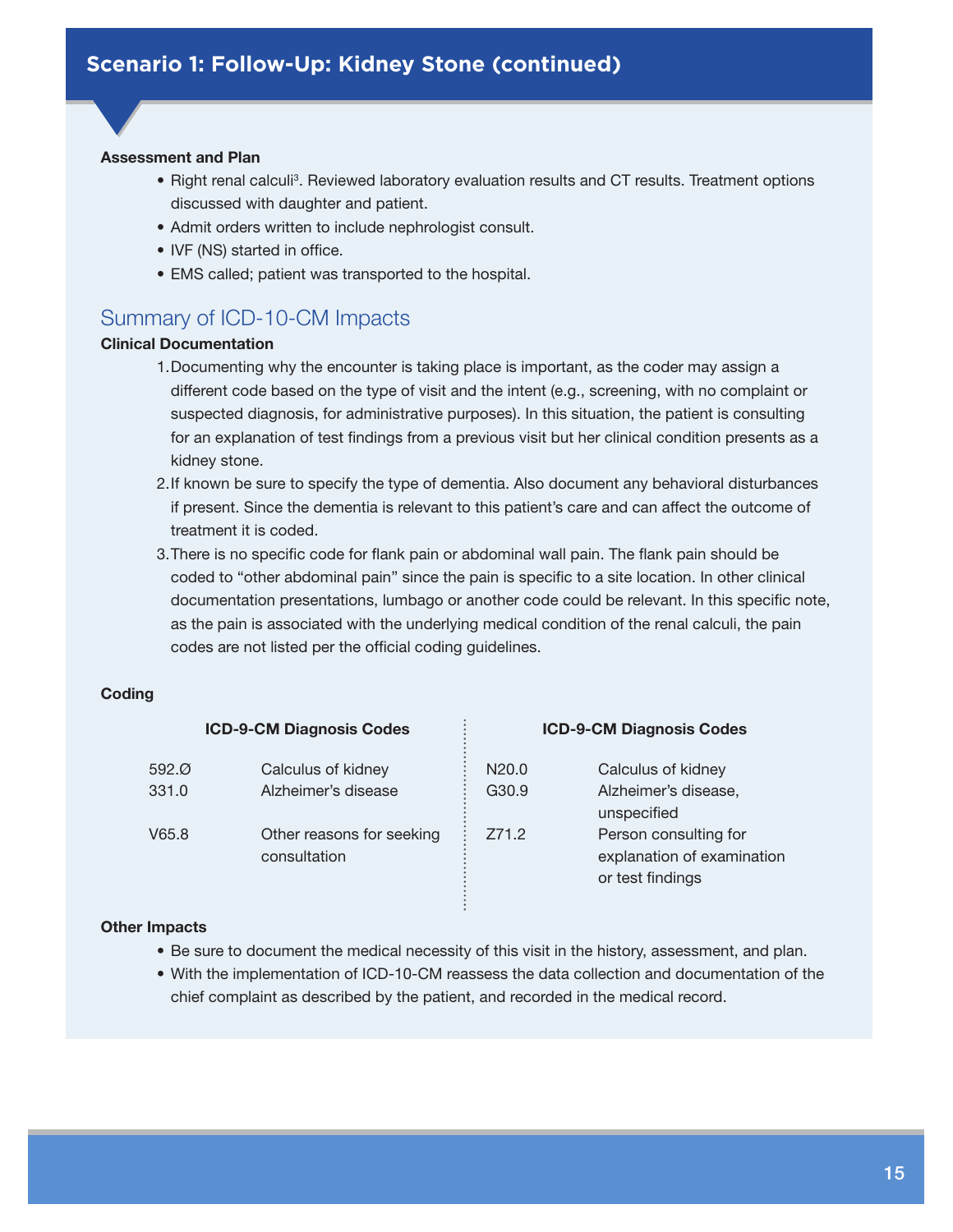#### <span id="page-15-0"></span>**Chief Complaint**

• "My chest has been burning for three days."

#### **History**

- 83 year old female with history of chronic left-sided congestive heart failure<sup>1</sup>, well controlled, CAD, mild intermittent asthma, depression, type II diabetes<sup>2</sup>, and GERD<sup>4</sup>.
- Patient experiencing burning to center of chest and throat with some occasional nausea. She generally avoids spicy foods but ate Mexican meal with her friends 3 days ago. Took a friend's nitroglycerin SL tablet, but symptoms did not improve. Has been taking over-the-counter antacids to relieve symptoms.
- She finds that sleeping on three pillows lessons burning symptoms; symptoms worsen when sleeping on left side. Denies SOB or worsening of CHF symptoms. Notes bitter taste in mouth at times.
- Diabetes is well controlled with subcutaneous insulin. Patient reports blood glucose is between 90 and 110.
- Intermittent asthma is well controlled<sup>3</sup>, unaffected by presenting symptoms.

#### **Exam**

- Chest clear. Heart sounds normal.
- EKG shows no changes from prior, does show left ventricular hypertrophy.
- CXR is unchanged from previous.
- Abdomen is soft, non-tender to exam except to epigastric area. No guarding.
- $\bullet$  Vitals: BP is 112/60, HR is 65,  $\mathrm{O}_2$  saturation is 99% on room air. No fever noted.

- GERD4
- Modify diet to avoid spicy foods, alcohol. Avoid eating three hours before bedtime. Continue sleeping with head of bed elevated until symptoms subside.
- Continue OTC antacid per label instructions to control symptoms
- Begin esomeprazole 20 mg PO daily x 4 weeks.
- Follow up in four weeks if symptoms not improved.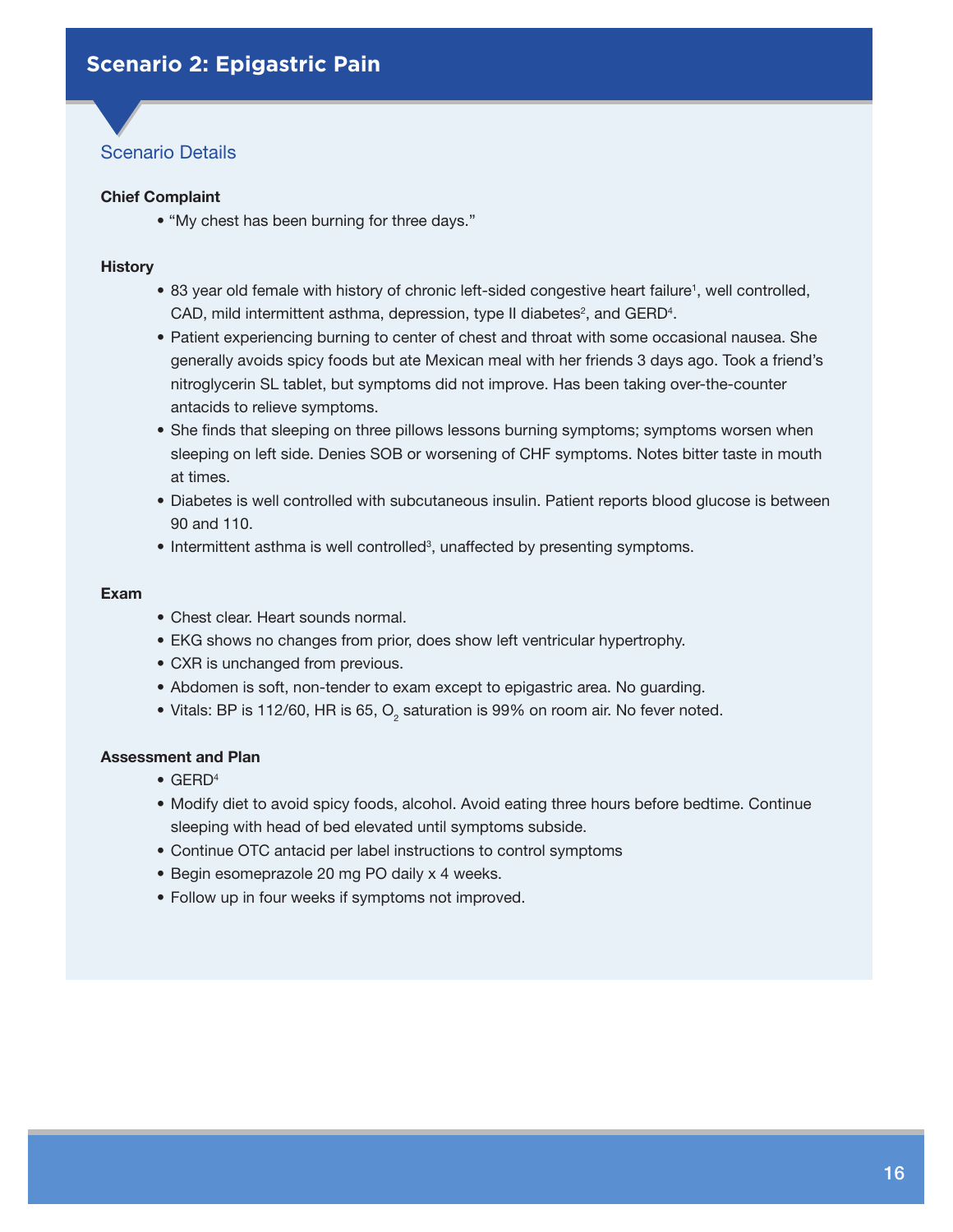#### **Clinical Documentation**

- 1.Document the acuity (i.e., chronic, acute, acute on chronic) and type (i.e. systolic, diastolic or both) of heart failure, as there are discrete ICD-10-CM codes for each type.
- 2.Document the type of diabetes and if appropriate, any effects due to the disease (e.g. a foot ulcer, diabetic retinopathy, etc.).
- 3.If asthma symptoms were present, then the provider should note whether or not the asthma is persistent, triggers (if known) how many attacks per day, week or month are typically experienced, and the functional impact. ICD-10 does not include the concept of extrinsic or intrinsic as represented in ICD-9-CM. In ICD-10-CM one must document whether asthma is mild intermittent, persistent, or moderate and severe persistent. Furthermore, ICD-10-CM guidelines now require the use of an additional code to indicate if a patient is exposed to tobacco smoke.
- 4.In ICD-10-CM, gastroesophageal reflux disease is differentiated by noting "with esophagitis" (K21.0) versus "without esophagitis" (K21.9). As there is no documentation under the physical exam noting that esophagitis was evident gastroesophageal reflux disease without esophagitis is coded.

#### **Coding**

| <b>ICD-9-CM Diagnosis Codes</b> |                                                                                  | <b>ICD-10-CM Diagnosis Codes</b> |                                                         |
|---------------------------------|----------------------------------------------------------------------------------|----------------------------------|---------------------------------------------------------|
| 530.81                          | Esophageal reflux                                                                | K <sub>21.9</sub>                | Gastro-esophageal reflux disease<br>without esophagitis |
| 428.1                           | Left heart failure                                                               | 150.1                            | Left ventricular failure                                |
| 250.00                          | Diabetes mellitus type<br>Il without complications<br>not stated as uncontrolled | E <sub>11.9</sub>                | Type 2 diabetes mellitus without<br>complications       |
| V <sub>58.67</sub>              | Long-term use of insulin                                                         | Z79.4                            | Long term (current) use of insulin                      |
| 493.10                          | Intrinsic asthma,<br>unspecified                                                 | J45.20                           | Mild intermittent asthma,<br>uncomplicated              |

#### **Other Impacts**

Management of chronic conditions such as diabetes, asthma or heart failure should be described in the record. The documentation of the clinical management may lead to increased reimbursement via clinical quality measures, or quality improvement pay-for-performance physician incentives, regardless of clinical presentation/complications.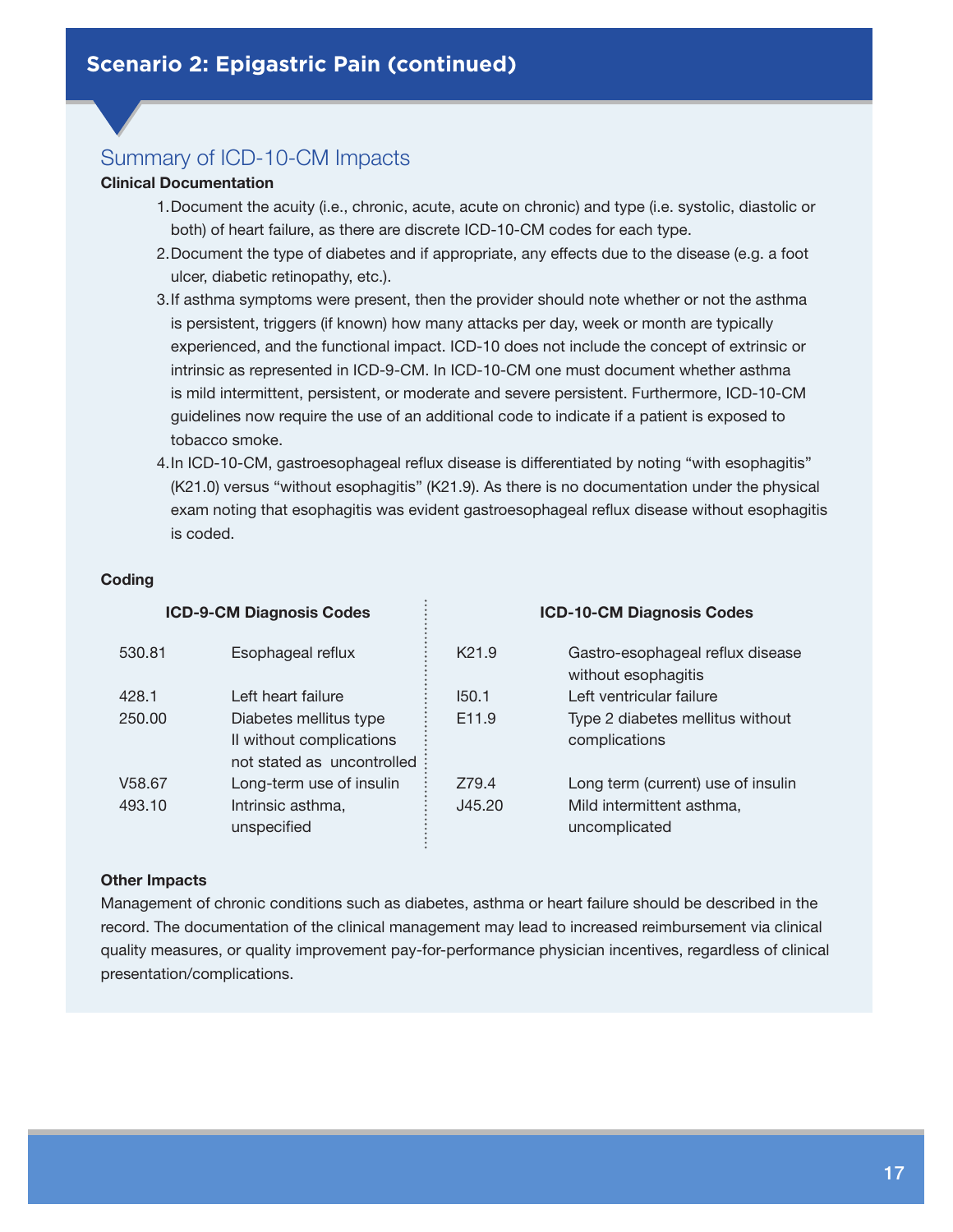#### <span id="page-17-0"></span>**Chief Complaint**

• Right heel ulcer.

#### **History**

- This 41-year-old male, established patient with Type I diabetes mellitus. He presents today with a new wound to his right heel and a contusion wound that is slow to heal on his right shin.
- The patient states he discovered the right heel ulcer 5 days ago when he noticed his sock was soiled in the heel area. The contusion wound to his right shin occurred five weeks ago from bumping into furniture and it does not seem to be healing.
- Past Medical History: Type I diabetes mellitus, diagnosed at age 12; bilateral lower extremity peripheral neuropathy diagnosed at age 37; hypoglycemic episodes and nephropathy.
- Diet and Activity: Patient has no concerns about diet. Patient routinely exercises three days a week.
- Medications: NPH and Regular insulin. He states he regulates his blood sugars based on how he feels, and admits he rarely checks his blood sugar with a glucometer.
- Denies smoking, alcohol and drug use.
- Laboratory evaluation significant for A1c 11.9; Microalbumin 105.

#### **Exam**

- Vital Signs: BP 122/88 Pulse 104 RR 18 T 98.5 Finger stick BS 150 mg/dL.
- Well nourished, well-groomed, A&Ox3.
- HEENT & Neck: no visual disturbances, otherwise normal to exam.
- Respiratory: lungs clear to auscultation.
- Cardiac: RRR No murmurs, rubs or gallops.
- Abdomen: soft and nontender, no masses.
- Neuro: Significant for lower extremity numbness throughout. Bottom of right foot has a 1 cm heel ulcer. There is a small contusion on right shin, 2 cm by 1 cm, healing poorly with no signs of infection. CN II-XII grossly intact.
- Normal ambulation.

- Worsening neuropathy with foot ulcer and slow healing shin wound.
- Will debride and treat wounds here and refer to Wound Care Center for ongoing care and management.
- Discussed importance of foot care, and the need to routinely inspect lower legs and bottoms of feet because of the bilateral peripheral neuropathy.
- Counseled patient about the importance of tight, stable glycemic control to slow the progression of neuropathy and nephropathy; advised to keep a log of his blood sugars for two weeks for our review.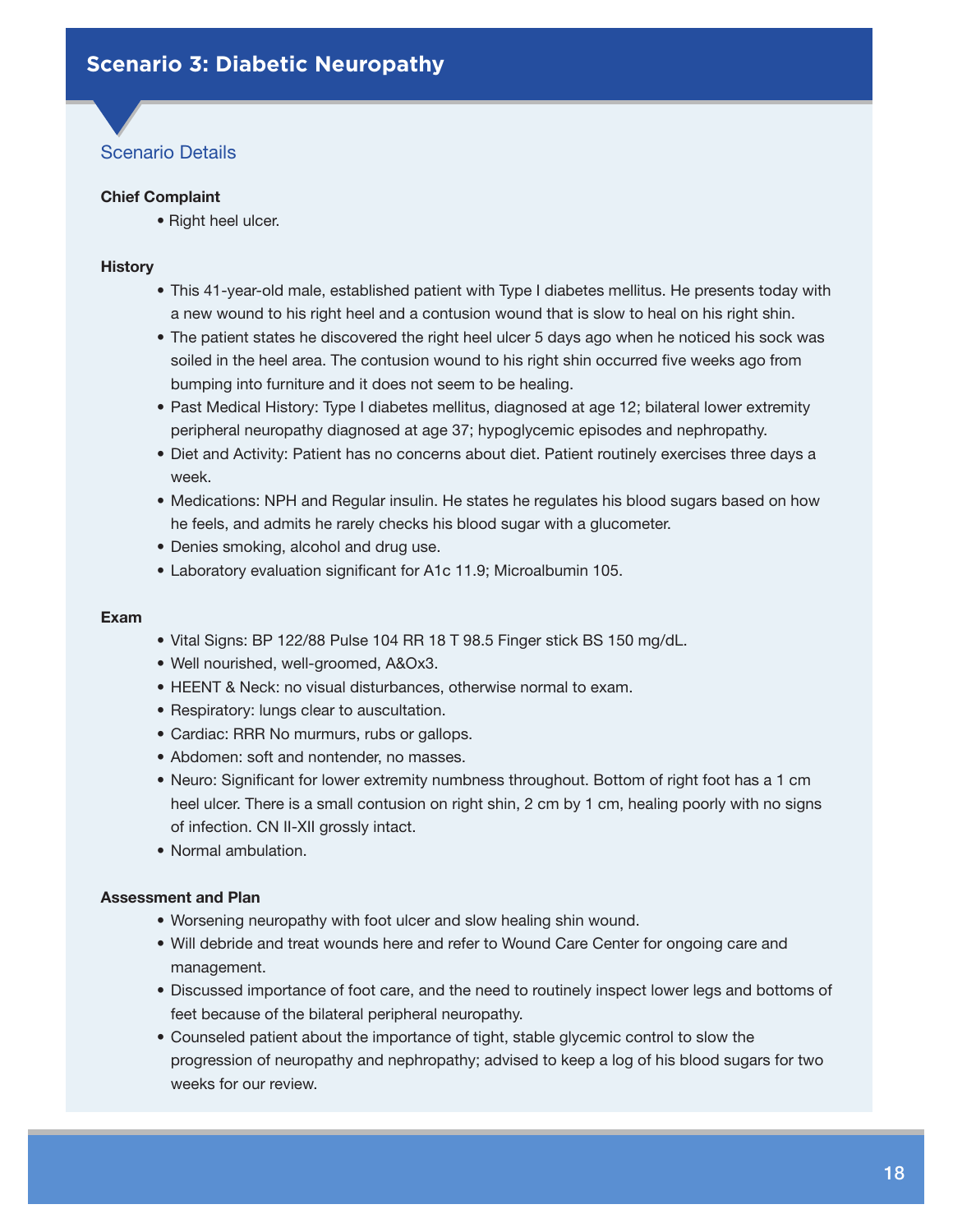#### **Coding**

Complicated wounds in ICD-9-CM are classified as "complicated" when they include "delayed healing". ICD-10-CM does not make that "complicated" differentiation. Type I diabetes in ICD-10-CM does not utilize the Z79.4 use of insulin for Type I diabetes. The Z code Z79.4 (insulin use) is used with E08, E09, E11, E13, O24.1-, O24.3-, O24.8-, and O24.9- diabetes categories of ICD-10-CM.

........

#### **ICD-9-CM Diagnosis Codes**

| 250.61 | Diabetes with neurological<br>manifestations, type I siuvenile<br>type], not stated as uncontrolled                     |
|--------|-------------------------------------------------------------------------------------------------------------------------|
| 357.2  | Polyneuropathy in diabetes                                                                                              |
| 250.81 | Diabetes with other specified<br>manifestations, type I [juvenile<br>type], not stated as uncontrolled<br>(ulcer, heel) |
| 707.14 | Ulcer of heel and midfoot                                                                                               |
| 250.51 | Diabetes with renal<br>manifestations, type I, [juvenile<br>type], not stated as uncontrolled                           |
| 583.81 | nephropathy, NOS                                                                                                        |
| 791.0  | Proteinuria                                                                                                             |
| 891.1  | Wound, lower leg,<br>complicated                                                                                        |
| V58.67 | Long-term (current) use of<br>insulin                                                                                   |

#### **ICD-10-CM Diagnosis Codes**

| E <sub>10.42</sub>  | Type 1 diabetes mellitus with<br>diabetic polyneuropathy                                |
|---------------------|-----------------------------------------------------------------------------------------|
| E <sub>10.621</sub> | Type 1 diabetes mellitus with<br>foot ulcer                                             |
| L97.411             | Non-pressure chronic ulcer of<br>right heel and midfoot limited<br>to breakdown of skin |
| E <sub>10.21</sub>  | Type I diabetes mellitus with<br>nephropathy                                            |
| R <sub>80.9</sub>   | Microalbuminuria                                                                        |
| S81.801A            | Unspecified open wound, right<br>lower leg, initial episode                             |
|                     |                                                                                         |

#### **Other Impacts**

No specific impact noted.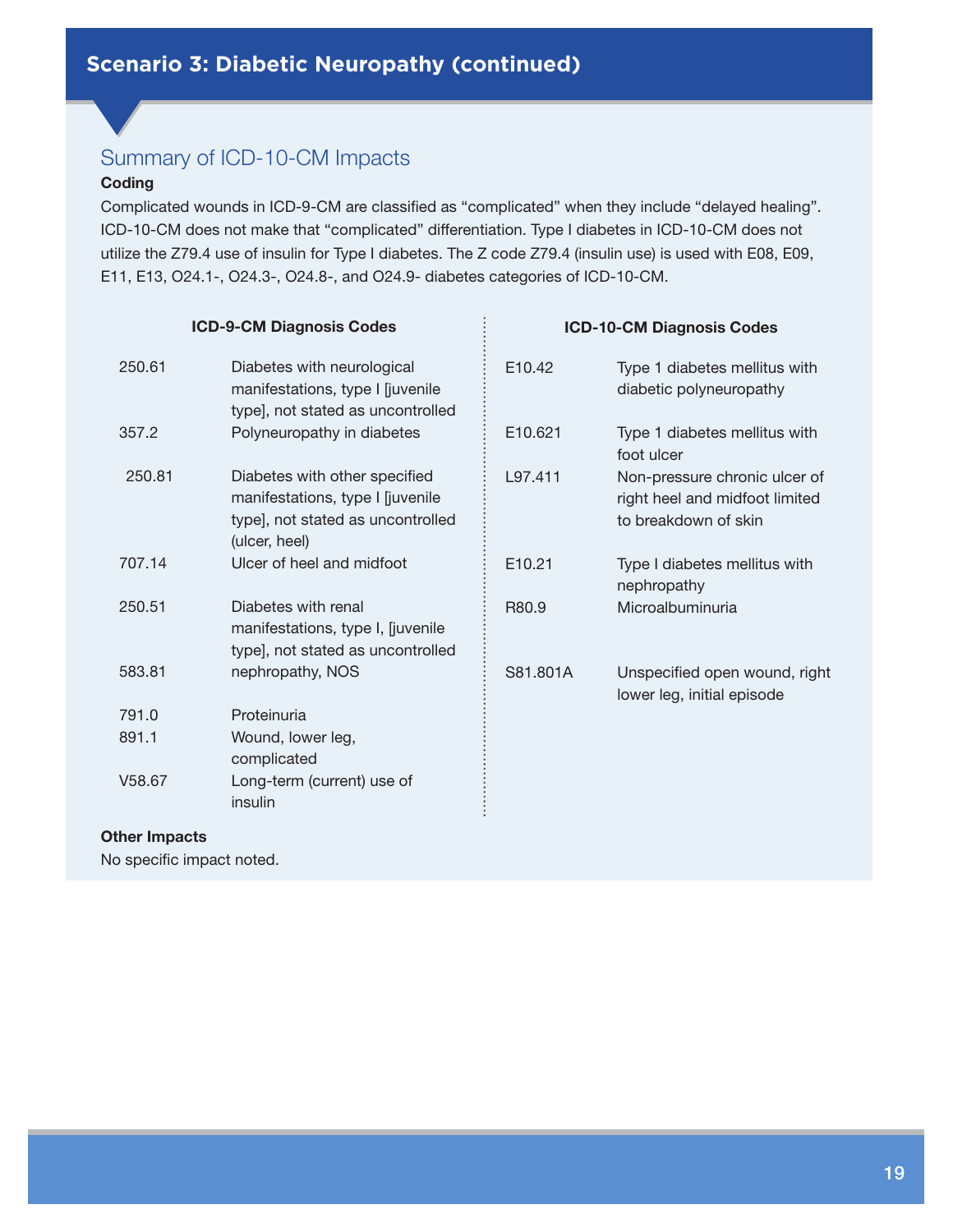#### <span id="page-19-0"></span>**Chief Complaint**

• Sudden onset of agitation, palpitations, diarrhea, heavy sweating, fever with shivering, and feeling "out of it" after taking OTC cough medicine.

#### **History**

- 45 year old male patient, is a tractor trailer driver, and states he took dextromethorphan six days ago to help with his cough while on the road. Soon after, he began to have sudden onset of irritability/agitation, palpitations, diarrhea, diaphoresis, fever with shivering, and feeling "out of it".
- Current medication: Duloxetine hydrochloride, prescribed by his psychiatrist three weeks ago for depression and generalized anxiety disorder; he has had no side effects from that medication until now. Patient states he stopped taking both medications the first day, most symptoms resolved within 24 hours, and were totally resolved by 96 hours. Feels fine now on day six.
- No significant recent stressors. Wife present with patient.
- No family history of any mental or behavioral illness.
- Denies smoking, alcohol and illicit drug use.
- Allergies: NKDA.

#### **Exam**

- Vital Signs: Normal.
- NEURO: A&Ox3, affect is appropriate, Patient exhibits coherent, logical thought process. He states he would like to discontinue taking the duloxetine hydrochloride.
- HEENT & NECK: Normal findings.
- Respiratory: Clear to auscultation with normal respiratory effort.
- Cardiac: Normal findings.
- Abdomen: Normal findings.

- Symptoms resolved.
- Discussed case with patient's psychiatrist, including patient's desire to discontinue medication.
- Psychiatrist will see patient in his office in 2 days for medication re-evaluation.
- Counseled patient on the importance of not discontinuing his antidepressant medication abruptly, and to consult with his psychiatrist before taking OTC drugs, and supplements.
- No additional treatment or supportive care necessary at this time. No labs ordered at this time.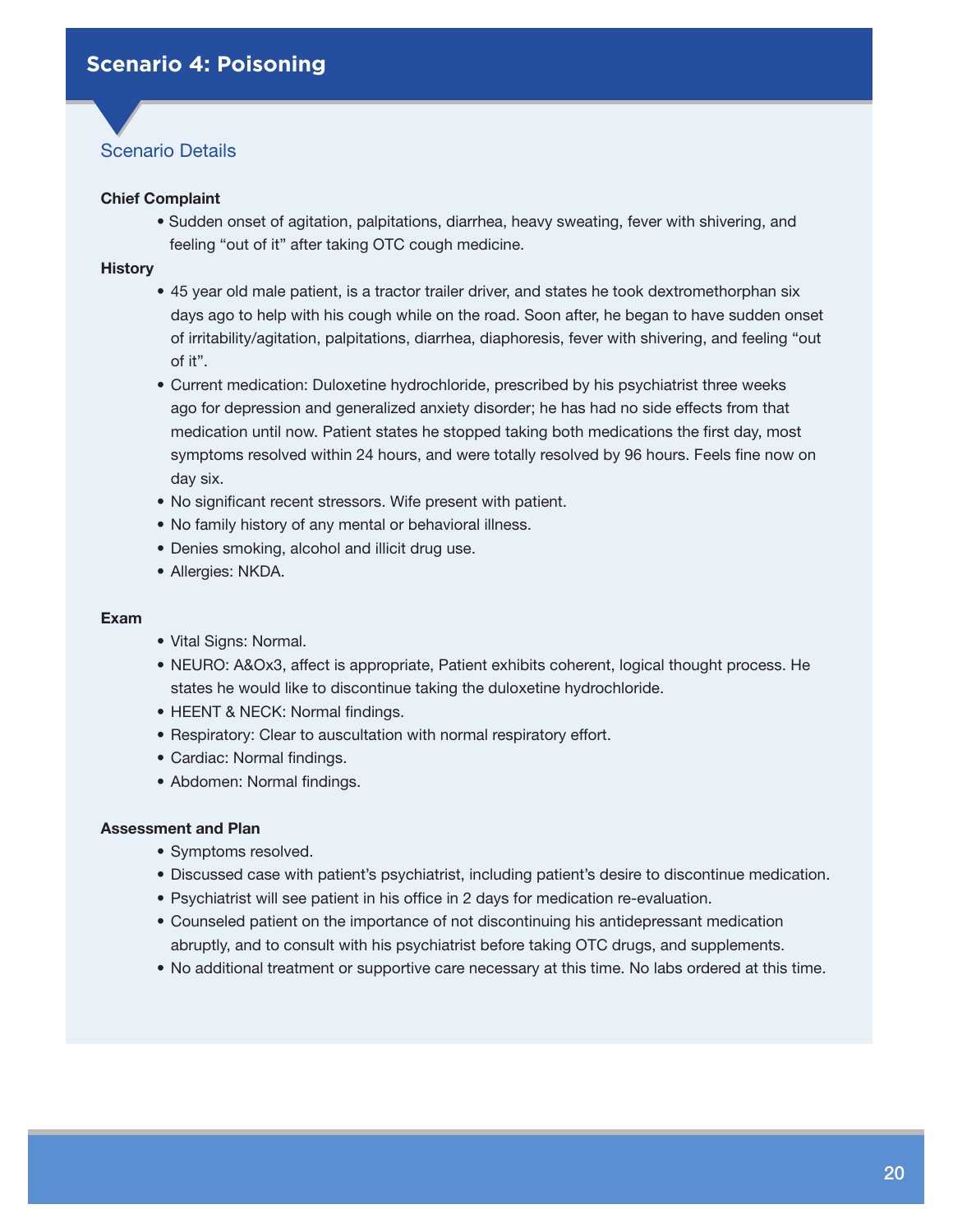#### **Clinical Documentation**

- 1.The ICD-10 framework provides a single code to document the poisoning/toxic effect of substances and whether the poisoning was intentional. The 7th character of the ICD-10-CM code (T43.211A) specifies the visit is an initial patient encounter.
- 2.Poisoning is classified [according to the ICD-10-CM Official Guidelines for Coding and Reporting] if a non-prescribed drug or medicinal agent is taken in combination with a correctly prescribed and properly administered drug, any drug toxicity or other reaction resulting from the interaction of the two drugs.
- 3.Additional code(s) are used to document manifestations of the poisoning.

#### **Coding**

Underdosing by Z91.12- and Z91.23- reference is found at the beginning of T36-T50 category in the Tabular List (Volume 1)

|        | <b>ICD-9-CM Diagnosis Codes</b>                                                                                    |                   | <b>ICD-10-CM Diagnosis Codes</b>                                                                                                |
|--------|--------------------------------------------------------------------------------------------------------------------|-------------------|---------------------------------------------------------------------------------------------------------------------------------|
| 969.02 | Poisoning by selective<br>serotonin and norepinephrine<br>reuptake inhibitor                                       | T43.211A          | Poisoning by selective<br>serotonin and norepinephrine<br>reuptake inhibitors, accidental<br>(unintentional), initial encounter |
| E854.0 | Accidental poisoning by<br>antidepressants                                                                         | T48.3X1A          | Poisoning by antitussives,<br>accidental (unintentional), initial<br>encounter                                                  |
| 975.4  | Poisoning by antitussives                                                                                          | R45.1             | Restlessness and agitation<br>(Combination code)                                                                                |
| E858.6 | Accidental poisoning by agents<br>primarily acting on the smooth<br>and skeletal muscles and<br>respiratory system | R00.2             | Palpitations                                                                                                                    |
| 307.9  | Agitation                                                                                                          | R <sub>19.7</sub> | Diarrhea, unspecified                                                                                                           |
| 785.1  | Palpitations                                                                                                       | R61               | Generalized hyperhidrosis                                                                                                       |
| 787.91 | Diarrhea                                                                                                           | R <sub>50.9</sub> | Fever, unspecified                                                                                                              |
| 780.8  | Generalized hyperhidrosis                                                                                          | R41.0             | Disorientation, unspecified                                                                                                     |
| 780.60 | Fever, unspecified                                                                                                 | F <sub>32.9</sub> | Depression                                                                                                                      |
| 780.97 | Altered mental status                                                                                              | F41.9             | Anxiety                                                                                                                         |
| 799.29 | Restlessness                                                                                                       | Z91.128           | Patient's intentional<br>underdosing of medication<br>regimen for other reason                                                  |
| 311    | Depression                                                                                                         |                   |                                                                                                                                 |
| 300.00 | Anxiety                                                                                                            |                   |                                                                                                                                 |
| V15.81 | Non-compliance with medical<br>treatment                                                                           |                   |                                                                                                                                 |

#### **Other Impacts**

No specific impact noted.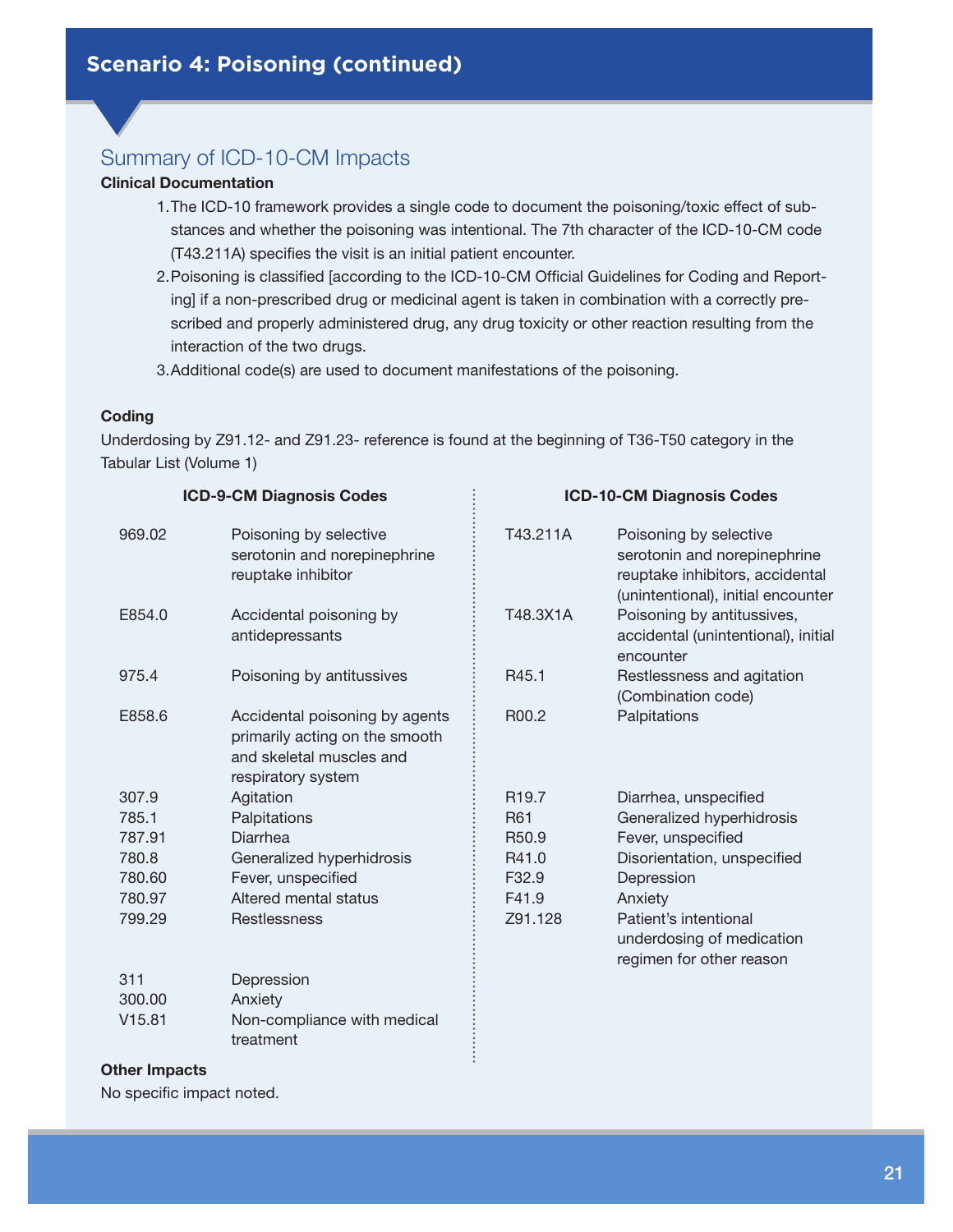#### <span id="page-21-0"></span>**Chief Complaint**

• "I just got out of the hospital 2 days ago. I'm a little better, but still can barely breathe."

#### **History**

- 67-year-old male with 40 pack/year history of cigarette use (still smoking) and severe oxygen dependent COPD developed cough with increased production of green/gray sputum 2 weeks prior to office visit. Admitted to hospital through Emergency Department with diagnosis of presumed pneumonia superimposed on severe COPD. Hospital exam confirmed acute RLL pneumococcal pneumonia. Patient treated with an IV cephalosporin as he has known penicillin allergy, and was discharge from hospital to home 2 days prior to office visit.
- PMH shows severe O2 dependent COPD, with type II diabetes mellitus secondary to chronic prednisone therapy, which is treated with oral hypoglycemics. Patient also has known hypertension, on ACE inhibitor therapy.

#### **Review of Systems, Physical Exam, Laboratory Tests**

- T 99, BP 145/105, P 92 and irregular, RR 28
- Chest exam shows decreased lung sounds throughout all lung fields except in RLL where there were mild rhonchi and wheezes noted
- ABG's on 2L O2 by nasal cannula show PO2 62, PCO2 47, pH 7.40
- CXR shows hyperinflation of lungs with small RLL alveolar infiltration. Comparison to CXR from hospitalization shows approximately 75% resolution of pneumonia.
- ECG reveals persistent atrial fibrillation which was not present on previous ECG of 6 months earlier, but had been found at time of recent hospitalization. Labs show finger stick glucose of 195mg%.

- Acute Community Acquired Pneumococcal Pneumonia: continue oral cephalosporin. Schedule office follow up visit in 1 week with repeat CXR.
- Severe COPD: continue O2, low dose Prednisone, and inhaled bronchodilator.
- Chronic Hypoxemic, Hypercarbic Respiratory Failure
- Persistent Atrial Fibrillation: continue digoxin initiated during recent hospitalization
- Hypertension: continue ACE inhibitor therapy
- Diabetes Mellitus, Type II, secondary to prednisone therapy; continue oral hypoglycemic therapy
- Penicillin Allergy
- Tobacco Dependence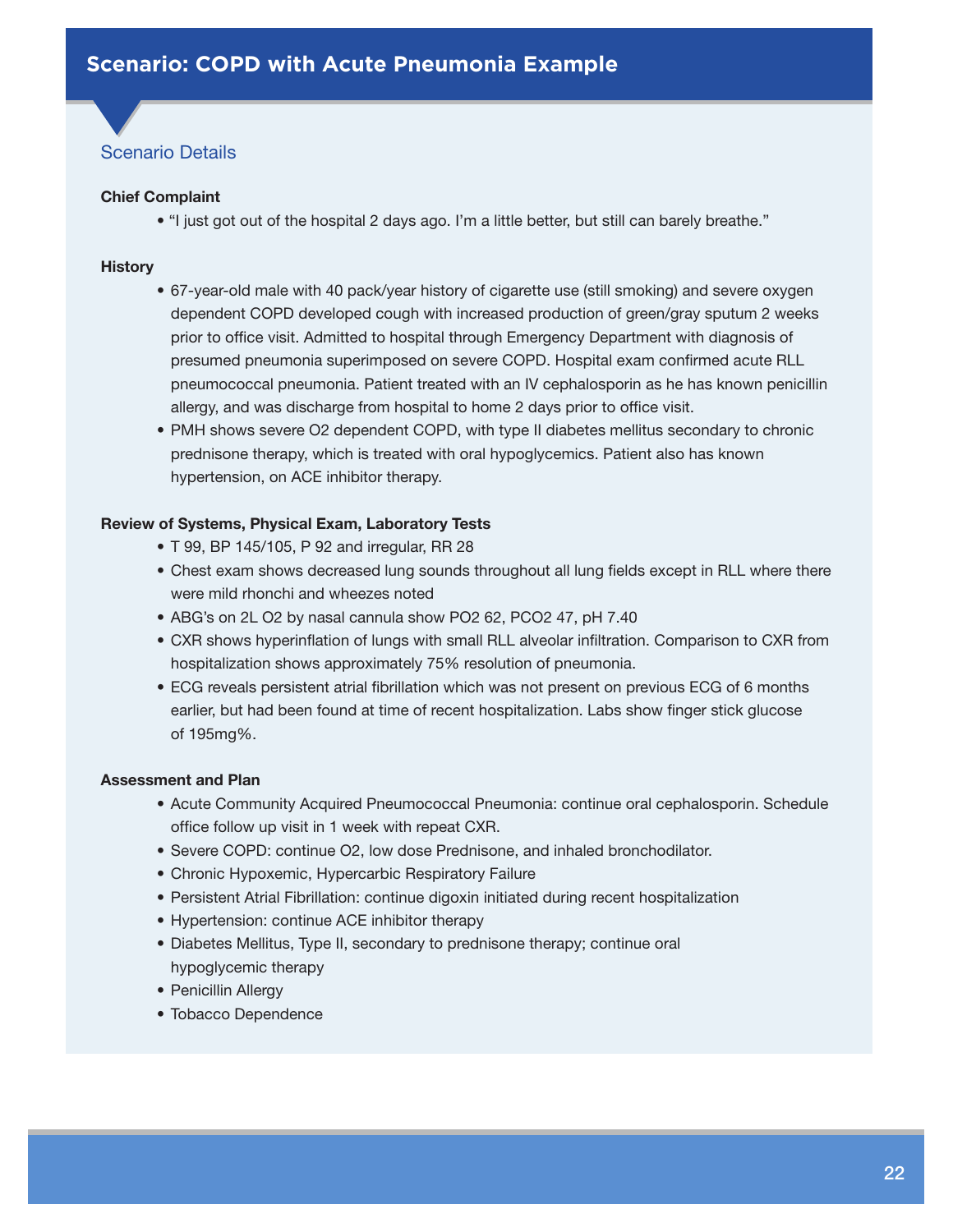#### **Clinical Documentation**

- ICD-10-CM separates pneumonia by infectious agent. Document the infectious agent of pneumonia, as there are discrete ICD-10-CM codes for each type.
- ICD-10-CM separates by acuity of respiratory failure, and hypoxia or hypercapnia, if present.
- Document drug allergies with ICD-10-CM status" Z" codes from Chapter 21 to identify these.
- Document the type of cardiac arrhythmia. Atrial fibrillation in ICD-10-CM separates into paroxysmal, persistent, chronic, typical, atypical, unspecified. Acute atrial fibrillation defaults to unspecified in ICD-10-CM.
- The Table of Drugs & Chemicals has a code assignment for Adverse effect of the drug that would be followed by the secondary diabetes code. Go to the Volume 3 Index to Table of Drugs and Chemicals. Along the left hand side proceed alphabetically to "Glucocorticoids" and then move horizontally across to the column for Adverse Effect". In Volume 1 (Tabular List) the instruction at the beginning of the code category T38 are the instructions for the 7th character.
- Note: Drug-induced Diabetes Mellitus is a secondary type of diabetes due to the use of glucocorticoids. This code can only be coded as an "additional code" and would never be first-listed  **The code categories for secondary diabetes are :**
	- Due to underlying disease (E08)
	- Due to drug (E09)

**Coding**

• Due to other specified condition such as post pancreatectomy. (E13)

 *These three categories can never be first-listed per ICD-10-CM guidelines. The underlying cause would be first-listed diagnosis.*

| vuung  | <b>ICD-9-CM Diagnosis Codes</b>      |          | <b>ICD-10-CM Diagnosis Codes</b>                                                   |
|--------|--------------------------------------|----------|------------------------------------------------------------------------------------|
| 481    | Pneumonia, Pneumococcal              | J13      | Pneumonia due to<br>Streptococcus pneumoniae                                       |
| 496    | <b>COPD</b>                          | J44.0    | Chronic obstructive pulmonary<br>disease with acute lower<br>respiratory infection |
| V46.2  | Oxygen dependence                    | Z99.81   | Dependence on supplemental<br>oxygen                                               |
| 427.31 | Atrial fibrillation                  | 148.1    | Persistent atrial fibrillation                                                     |
| 249.00 | Diabetes, secondary, drug<br>induced | E09.9    | Drug or chemical induced<br>diabetes mellitus without<br>complications             |
| E932.0 | Therapeutic use of Prednisone        | T38.0x5A | Adverse effect of glucocorticoids<br>and synthetic analogues, initial<br>encounter |
| 401.9  | <b>HTN</b>                           | 110      | Essential (primary) hypertension                                                   |
| V14.0  | Allergy, Penicillin                  | Z88.0    | Allergy status to penicillin                                                       |
| 305.1  | Tobacco dependence                   | F17.210  | Nicotine dependence, cigarettes,<br>uncomplicated                                  |

#### 23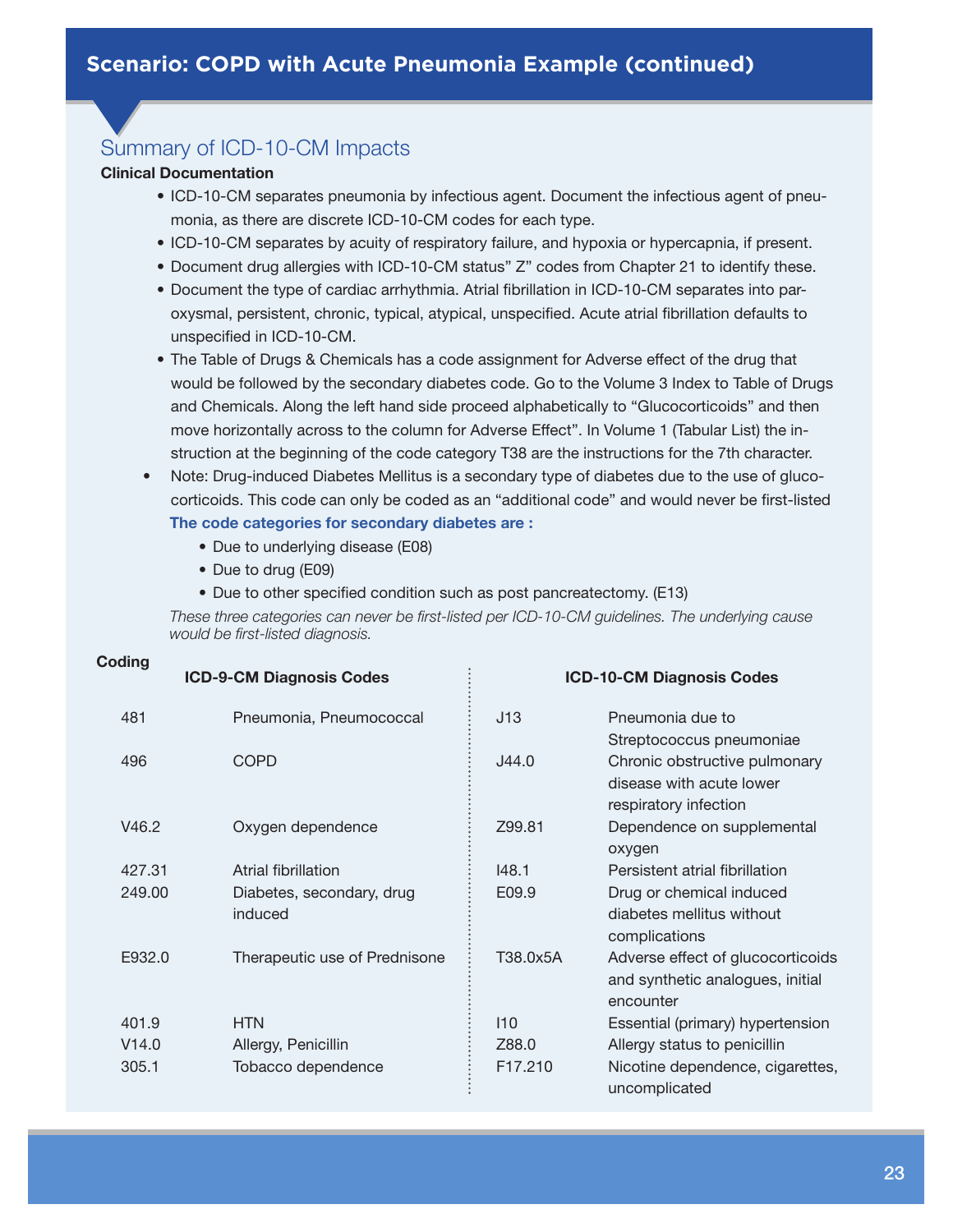#### **Other Impacts**

• Management of chronic conditions such as COPD, Diabetes Mellitus, Hypertension, and Atrial Fibrillation should be described in the record.

### <span id="page-23-0"></span>**Scenario: Cervical Disc Disease**

#### Scenario Details

#### **Chief Complaint**

• "My neck hurts and I have a tingling pain sensation going down my right arm."

#### **History**

• Patient is a 68 year-old male with history of neck pain that has been worsening over the last two years. Recently, he has experienced some numbness and a painful tingling sensation in his right arm going down to his thumb. No other symptoms or pertinent medical history.

#### **Review of Systems, Physical Exam, Laboratory Tests**

- Review of systems is negative except for the neck pain and sensations in his right arm described above. No history of acute injury to neck or arm.
- Physical exam is normal except for neurological exam of the right upper extremity, which reveals slight decrease to sensation in the thumb and forefinger region of the hand in the C6 nerve root distribution. No evidence of weakness in the muscles of the arm or hand.
- MRI scan of the neck shows degenerative changes of the C5-6 disc with lateral protrusion of disc material. No other abnormalities noted.

#### **Assessment and Plan**

• Cervical transforaminal injection at C5-6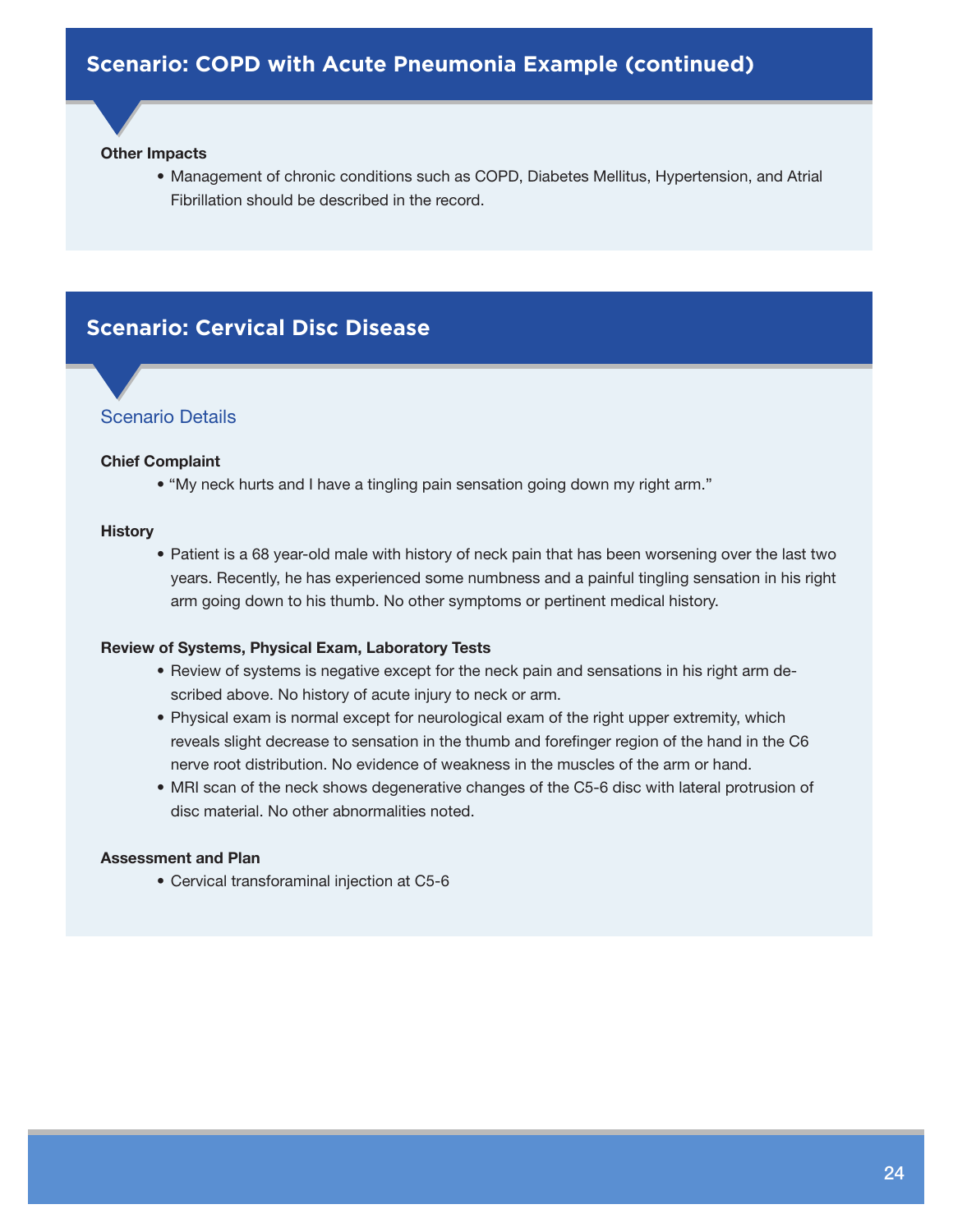#### **Clinical Documentation**

• Subcategory M50.1 describes cervical disc disorders. M50.12 Cervical disc disease that includes degeneration of the disc as a combination code. The 5th character differentiates various regions of the cervical spine (high cervical C2-3 and C3-4; mid-cervical C4-5, C5-6, and C6-7; cervicothoracic C7-T1 and the associated radiculopathies at each level). This is a combination code that includes the disc degeneration and radiculopathy

......

#### **Coding**

#### **ICD-9-CM Diagnosis Codes**

722.0 Cervical disc displacement without myelopathy 722.4 Degeneration of cervical intervertebral disc

# **ICD-10-CM Diagnosis Codes** M50.12 Cervical disc disorder with radiculopathy, mid-cervical region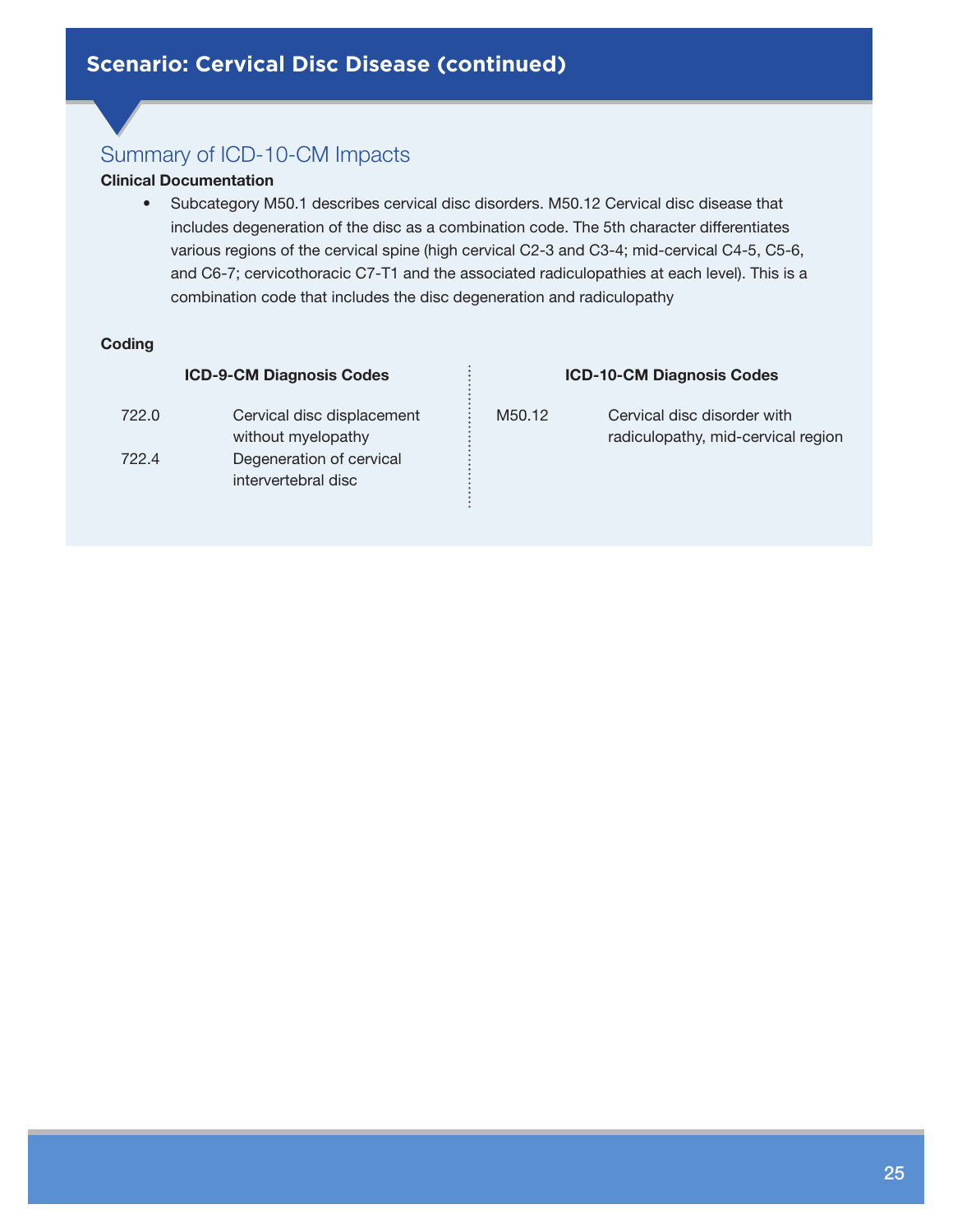#### <span id="page-25-0"></span>**Chief Complaint**

• "My stomach hurts."

#### **History**

• Patient is a 65-year-old male admitted to the hospital with abdominal pain. He has a history of Crohn's disease of the large intestine. He also has a history of coronary artery disease, had a heart attack 5 years ago, but has had no problems since then. He smoked cigarettes for 45 years, but quit after his myocardial infarction. He also has a history of allergic reactions to Penicillins and Cephalosporins.

#### **Review of Systems, Physical Exam, Laboratory Tests**

- 99.8
- Abdomen: diffuse tenderness over entire abdomen
- CT scan of abdomen: abscess secondary to Crohn's disease of descending colon

- Crohn's disease, large intestine with abscess.
- Awaiting GI consultation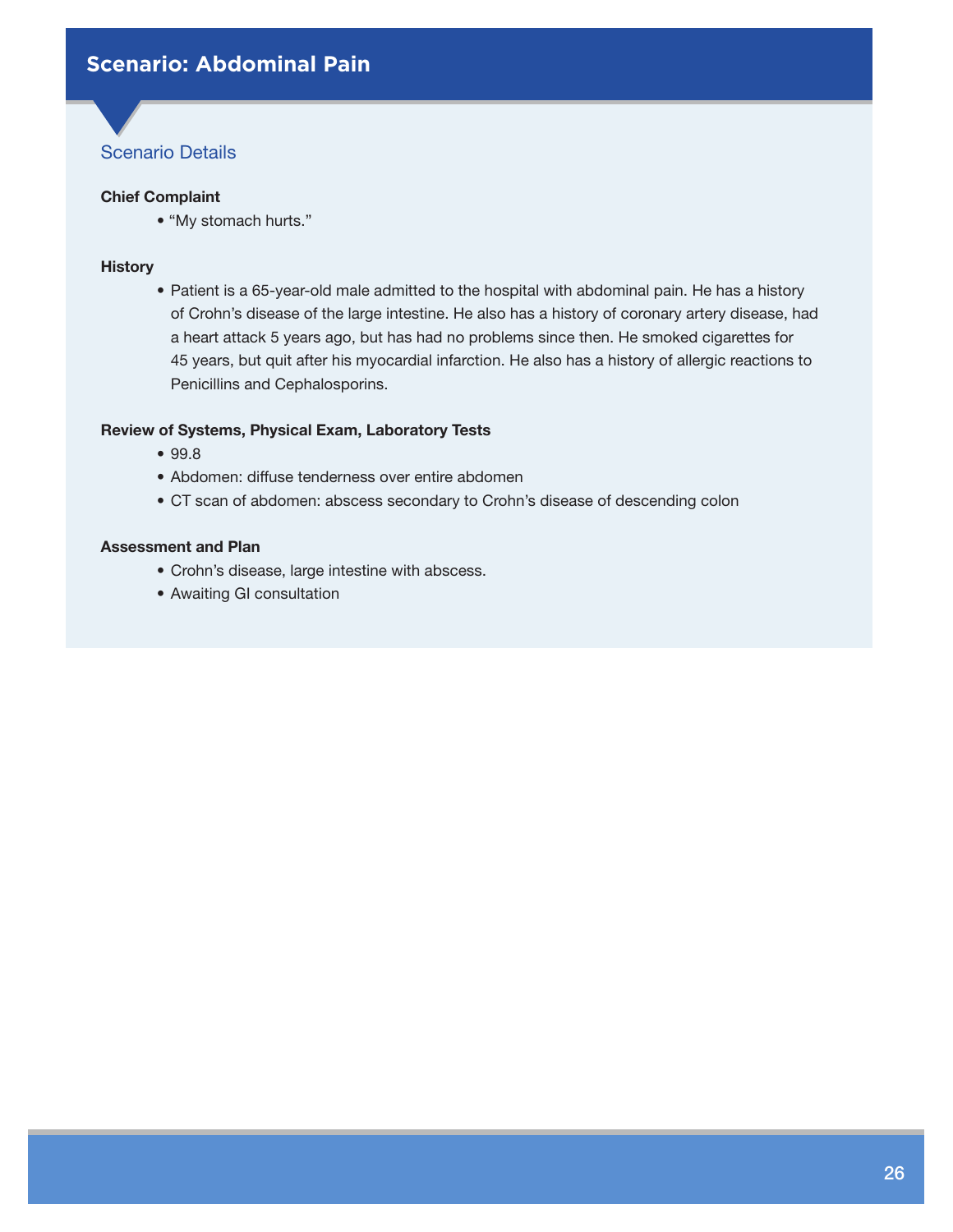#### **Clinical Documentation**

• Crohn's disease in ICD-10-CM is separated by small, large intestine or both (small and large intestine), with or without complications of rectal bleeding, obstruction, fistula, or abscess (combination codes).

#### **Coding**

| <b>ICD-9-CM Diagnosis Codes</b> |                                        | <b>ICD-10-CM Diagnosis Codes</b> |                                                        |
|---------------------------------|----------------------------------------|----------------------------------|--------------------------------------------------------|
| 555.1                           | Regional enteritis, large<br>intestine | K50.114                          | Crohn's disease of the large<br>intestine with abscess |
| 567.22                          | Abscess, abdominal                     |                                  |                                                        |
| 412                             | Old myocardial infarction              | 125.2                            | Old myocardial infarction                              |
| V <sub>15.82</sub>              | History of tobacco use                 | Z87.891                          | Personal history of nicotine                           |
|                                 |                                        |                                  | dependence or personal history                         |
|                                 |                                        |                                  | of tobacco use.                                        |
| V14.0                           | History of allergy to Penicillin       | Z88.0                            | Allergy status to Penicillin                           |
| V14.1                           | History of allergy to other            | Z88.1                            | Allergy status to other                                |
|                                 | antibiotic (cephalosporins)            |                                  | antibiotic agent                                       |

#### **Other Impacts**

- Coding allergies to specific medications allows providers who share a common EHR to be notified of these allergies. They can be placed into the ongoing problem list therefore becoming available whenever relevant for coding on the claim.
- At the beginning of Chapter 10 Respiratory conditions this instruction is found: **Use additional code, where applicable, to identify:**
	- exposure to environmental tobacco smoke (Z77.22)
	- exposure to tobacco smoke in the perinatal period (P96.81)
	- history of tobacco use (Z87.891)
	- occupational exposure to environmental tobacco smoke (Z57.31)
	- tobacco dependence (F17.-)
	- tobacco use (Z72.0)
- These tobacco-related codes should also be coded into the ongoing problem list for future coding situations as indicated in ICD-10-CM.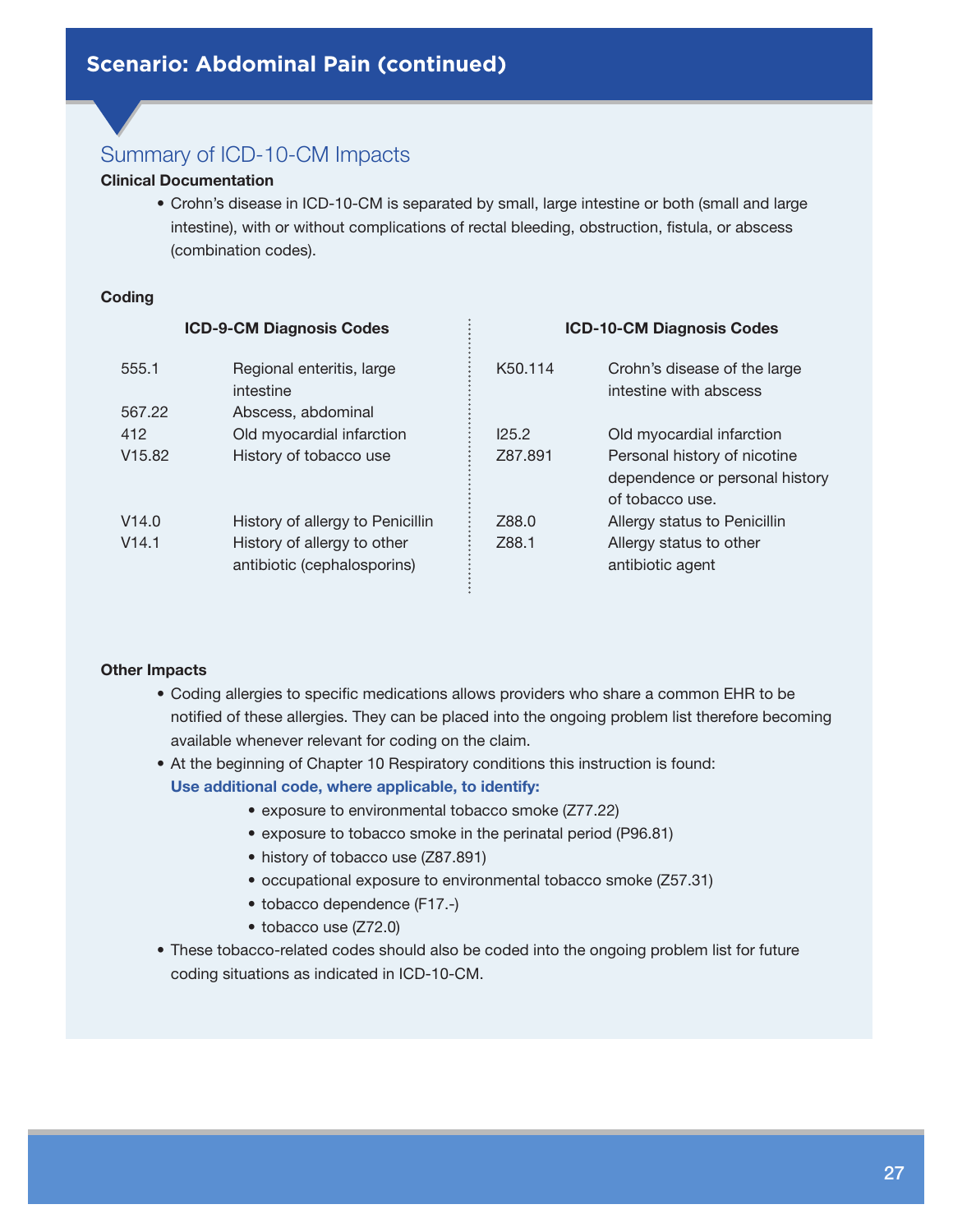#### <span id="page-27-0"></span>**Chief Complaint**

• "I am here for my quarterly evaluation of my diabetes."

#### **History**

• Patient is a 50-year-old woman with Type 1 diabetes since childhood. She has been on insulin since age 13. As a result of her diabetes she has chronic kidney disease and is currently on dialysis for ESRD. She also has diabetic neuropathy affecting both lower extremities.

#### **Review of Systems, Physical Exam, Laboratory Tests**

- No changes in underlying condition during the last 3 months. She continues to perform selftesting of her blood sugar levels on a daily basis, is on dialysis every other day, most recently 24 hours ago, and has not noticed any changes in the numbness in her legs.
- BP 140/75, P 80, R 16 and T 98.8
- Dialysis fistula without any signs of infection
- Decreased sensation over lower extremities below the knees
- Lab: BUN/Cr nl, K+ 3.5, glu 105, Hgb A1c 7.9

- Continue BS checks daily with sliding scale as previously prescribed
- Start Capsaicin topically and defer to nephrologist for any Rx at this time. She has an appointment 10 am tomorrow.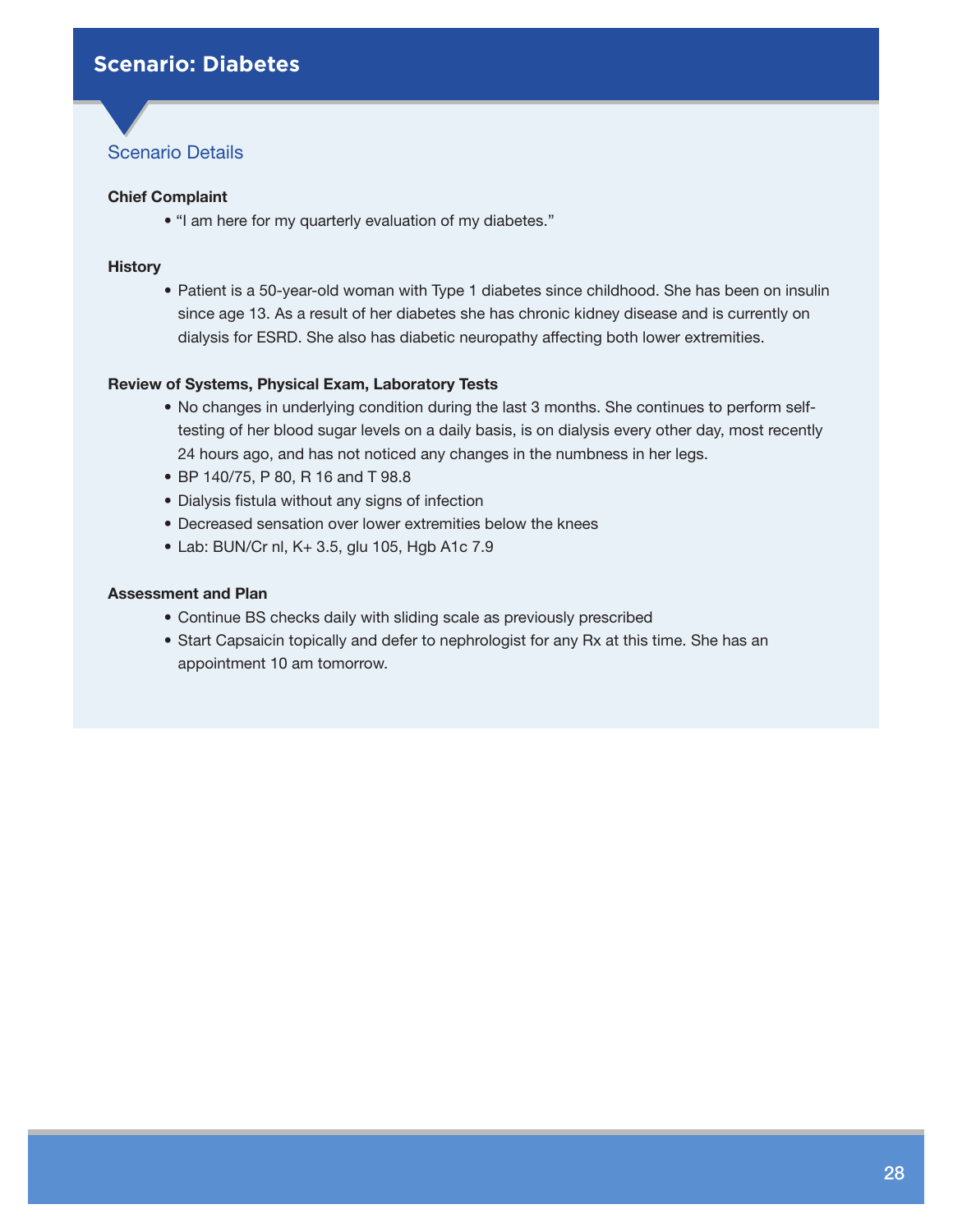#### **Coding**

| <b>ICD-9-CM Diagnosis Codes</b> |                                                                                     |                    | <b>ICD-10-CM Diagnosis Codes</b>                                  |  |
|---------------------------------|-------------------------------------------------------------------------------------|--------------------|-------------------------------------------------------------------|--|
| 250.41                          | Diabetes with renal<br>manifestations, type 1, not<br>stated as uncontrolled        | E <sub>10.22</sub> | Type 1 diabetes mellitus with<br>diabetic chronic kidney disease  |  |
| 585.6                           | End stage renal disease                                                             | N <sub>18.6</sub>  | End-stage renal disease                                           |  |
| 250.61                          | Diabetes with neurological<br>manifestations, type 1, not<br>stated as uncontrolled | Z99.2              | Dependence on renal dialysis<br>Presence of AV shunt for dialysis |  |
| 357.2                           | Polyneuropathy in diabetes                                                          | E <sub>10.42</sub> | Type 1 diabetes mellitus with<br>polyneuropathy                   |  |
| V45.11                          | Renal dialysis status                                                               |                    |                                                                   |  |

#### **Other Impacts**

E10.22 is a combination code in ICD-10-CM incorporating both the type of diabetes (type 1 is E10) and the manifestation chronic kidney disease (after decimal point.22). Instructions from Volume 1 under the code E10.22 is to "use additional code to identify stage of chronic kidney disease N18.1 –N18.6". In this documentation the ESRD is documented.

Code the type of diabetes and each associated complication (diabetes with renal disease and diabetic neuropathy) in ICD-10-CM.

Code the stage of the patient's chronic kidney disease per instruction under the diabetic code E10.22 Code the dialysis and AV graft by the use of "status codes" (Z codes). The key word to find this status code in the Index to Diseases from Volume 3 is "Dependence" and then sub indent to the word "on" and then to the words renal dialysis Z99.2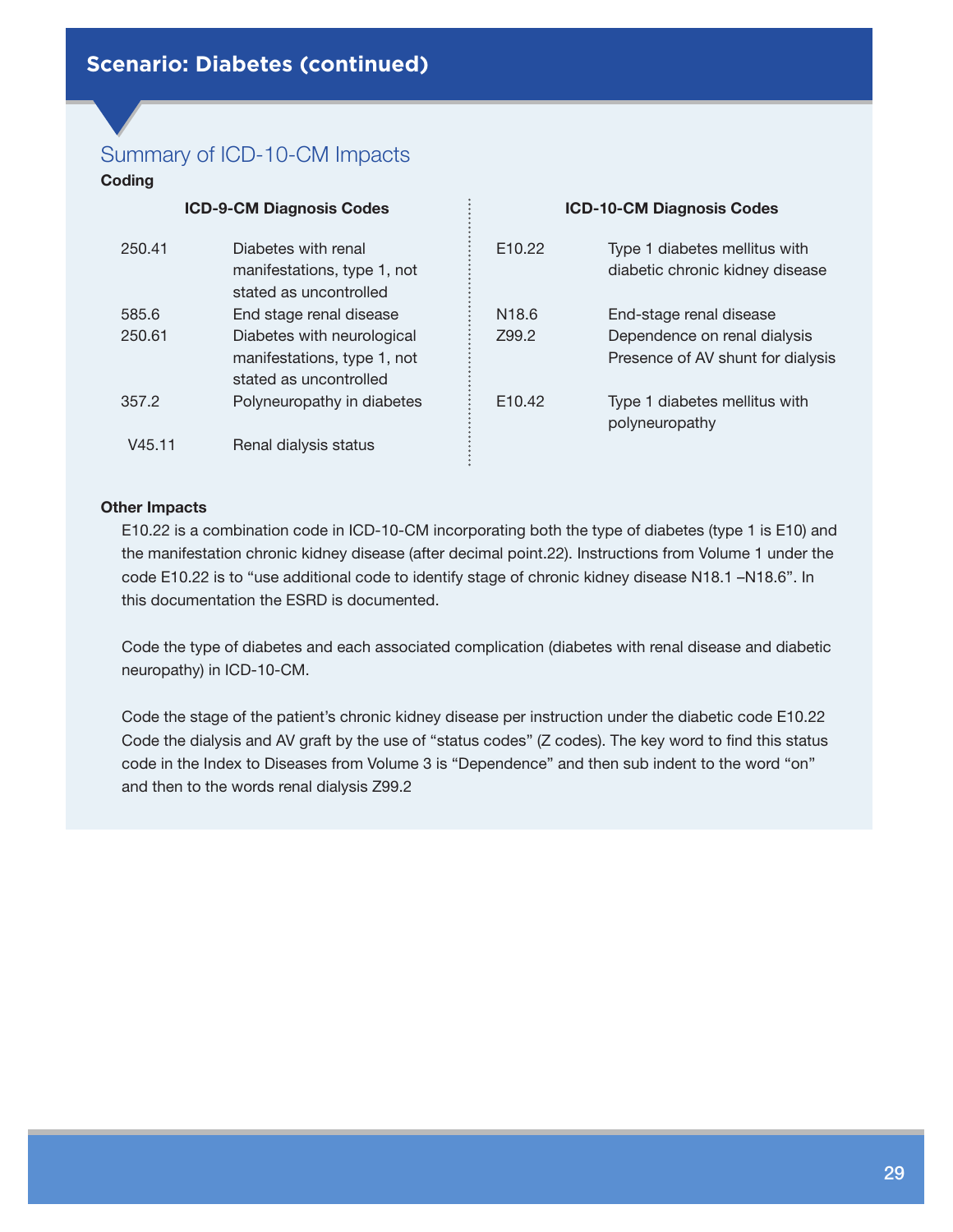#### <span id="page-29-0"></span>**Chief Complaint**

• "Seen in the ER over the weekend."

#### **History**

- Mrs. Jones is a 64-year-old female, with a history of morbid obesity, type 2 diabetes with nephropathy, and asthma, presents here for follow-up ER visit two days ago for shortness of breath. Patient was discharged with a diagnosis of bronchitis, an Albuterol and Beclomethasone inhaler prescription, along with five day course of Z pack and a six-day steroid dose pack. Patient is improving on the regimen. She is no longer wheezing and her phlegm is now scant. Her sugars however, have been poorly controlled with the Prednisone with fasting sugars greater than 200.
- Patient has long-standing asthma with 2-3 exacerbations per week and daily need for rescue inhalers. Patient is still smoking half a pack a day. She is compliant with her inhalers when she is not feeling well.
- Patient has diabetes with overt proteinuria with her last creatinine of 1.3
- Hypertension
- Morbid Obesity

#### **Review of Systems, Physical Exam, Laboratory Tests**

- BMI 44; central adiposity; no respiratory distress; able to speak in full sentences
- BP 142/64 HR94 RR 12 Sats: 98% on RA
- HEENT: TM clear; conjunctiva clear; no sinus tenderness; mallampati 3 airway
- Neck: thick; no adenopathy
- Lungs: scattered wheezing; no consolidation prolonged expiratory phase
- Ext: thin no edema

- Asthma: moderate persistent, with acute exacerbation
- Bronchitis
- Current Smoker
- Diabetes Type 2 with nephropathy and poorly controlled hyperglycemia secondary to prescribed use of steroid medication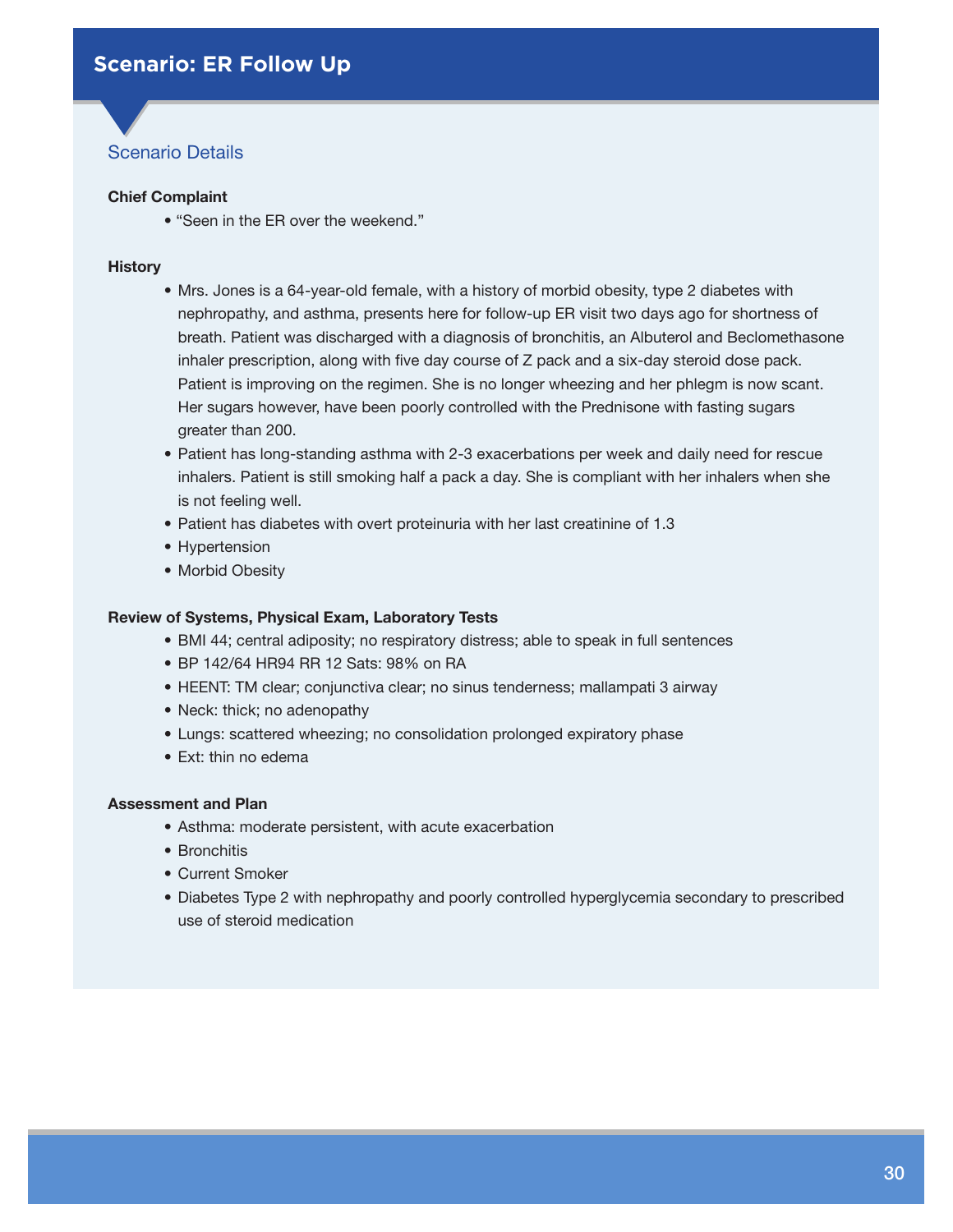#### **Clinical Documentation**

- Choosing the first-listed diagnosis in this scenario is determined by the Section IV Guidelines of ICD-10-CM found in Volume 2 of ICD-10-CM
- Section IV. Diagnostic Coding and Reporting Guidelines for Outpatient Services
- Selection of first-listed condition
- In the outpatient setting, the term first-listed diagnosis is used in lieu of principal diagnosis.
- ICD-10-CM code for the diagnosis, condition, problem, or other reason for encounter/visit
- List first the ICD-10-CM code for the diagnosis, condition, problem, or other reason for encounter/visit shown in the medical record to be chiefly responsible for the services provided. List additional codes that describe any coexisting conditions. In some cases the first-listed diagnosis may be a symptom when a diagnosis has not been established (confirmed) by the physician.
- Asthma was chosen as first-listed in this scenario.
- Asthma is classified as mild, moderate and severe with additional detail as intermittent, persistent and severe; include if there is acute exacerbation or status asthmaticus. Bronchitis was not specified as "acute" so the assignment is made to not specify as acute or chronic. In ICD-10- CM both bronchitis and asthma are reported separately.
- Bronchitis is reported separately from asthma per ICD-10-CM guidelines. Bronchitis was not specified as acute or chronic and the default code would be J40. Conditions involving infectious processes will have "acute" versus "chronic" choice. Providers should document whenever possible "acute" or "chronic".
- Guidelines require reporting of tobacco use or exposure for respiratory, vascular and some other chronic illnesses such as oral and esophageal cancer codes. The guideline message for using these codes is found at the beginning of the respiratory Chapter 10 in this scenario.
- Diabetic manifestations are incorporated into the primary code for Diabetes Mellitus (combination codes). In this case diabetes with nephropathy is a combination code.
- "Uncontrolled" diabetes is no longer a concept in ICD-10. Diabetes that is poorly controlled should include whether hyperglycemia or hypoglycemia is present; whenever either is present it should be coded accordingly. This patient would also have hyperglycemia reported as the recorded Blood sugars show hyperglycemia.
- Adverse effects of prescribed medications are reported from the Table of Drugs & Chemicals and then a final code assignment from Tabular List for the 7th character. Identify which medications are causing adverse reactions and go to The Table of Drugs and Chemicals found in Volume 3 of ICD-10-CM. Along the left side of that table find the drug or (drug class if individual drug is not found.)

Then the 7th characters are found at the beginning of the T38 category in Volume 1 (Tabular List) of ICD-10-CM. The choices for 7th character for this Table are:

A= initial encounter

D= subsequent encounter

S= Sequela

In this scenario it would be an initial encounter as this is the first time this provider is evaluating the patient for this adverse effect.